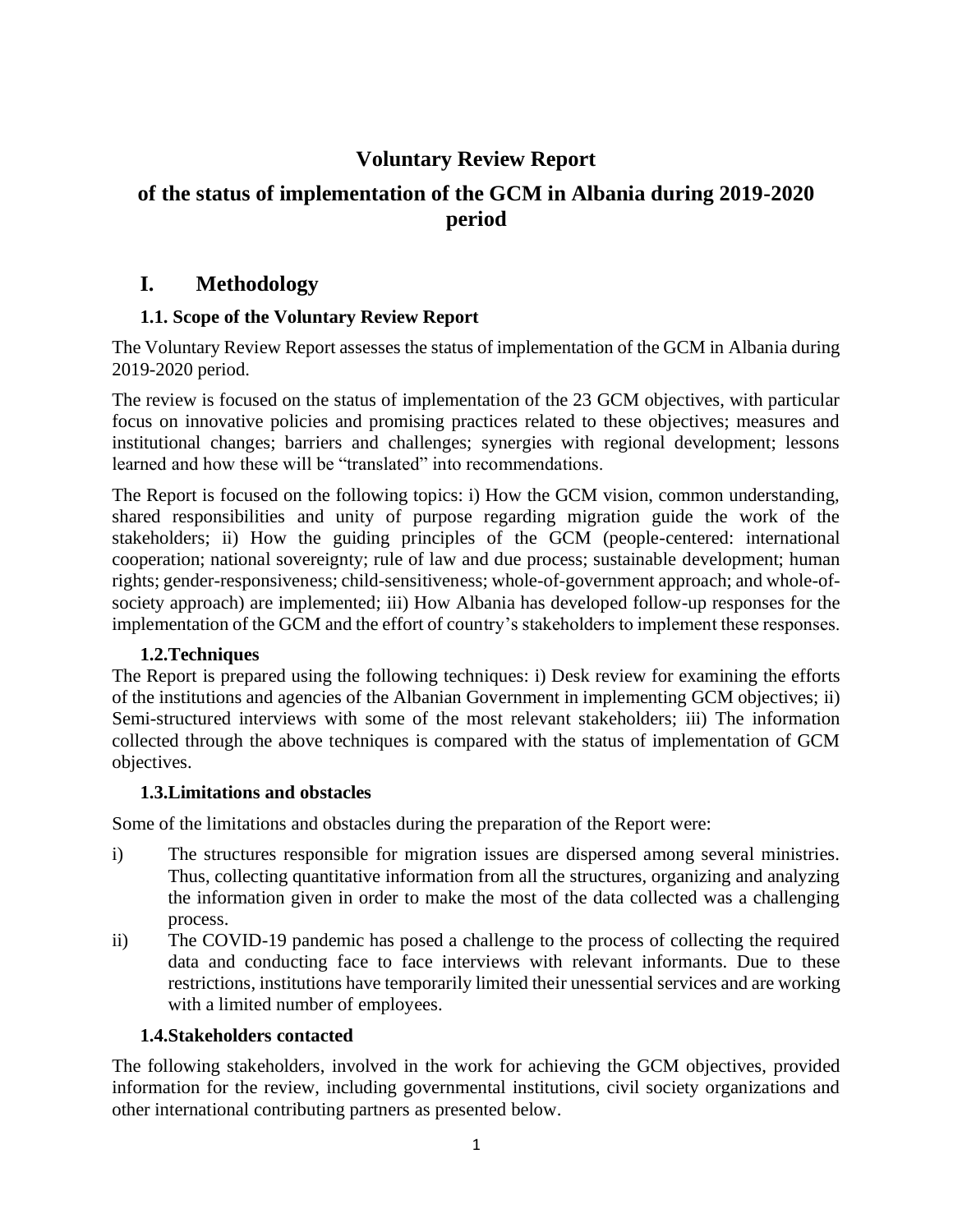Governmental institutions:

- Ministry of Interior
- Ministry for Europe and Foreign Affairs
- Ministry of Finances and Economy
- The State Minister for Diaspora
- Ministry of Education, Sport and Youth
- Ministry of Justice
- Ministry of Health and Social Protection
- Bank of Albania
- Institute of Statistics
- Department of Border and Migration
- National Employment Service
- Albanian Investments Development Agency (AIDA)
- The Commissioner for Protection from Discrimination
- State Inspectorate for Labor and Social Services
- Social Insurance Institute
- Agency of Integrated Public Services Delivery

Civil society organizations:

- The Center for Economic and Social Studies:
- Albanian Center for Economic Research:
- Albanian Institute for International Studies

International partners:

- UNHCR;
- OSCE.

## **II. Policy and enabling environment for implementation of the GCM objectives in Albania**

The issue of migration is very important for Albania's development as well as for the country's EU accession process. For many years, the country is affected by several migration dynamics, most important being the outmigration of the active labor force, combined with brain drain, as well as directly linked to misuse of the visa free regime to the Schengen area and high number of asylum seekers to the EU. The migration of unaccompanied minors is also an important issue as it is the reintegration of returnees, in particular those in vulnerable situation.

On the other hand, with almost one third of the population living abroad and a well-integrated Diaspora, the impact of migration on the country's development is significant if properly managed. The importance of Diaspora engagement to the development of the country is also shown in being one of the government priorities and also being supported by International Organization for Migration (IOM) through a dedicated program.

Like other Western Balkan countries, Albania has been affected by mixed migration flows, the reasons for which are not only socio-economic conditions but also various conflicts taking place around the world. The categories of foreigners arriving in the country include, inter alia, refugees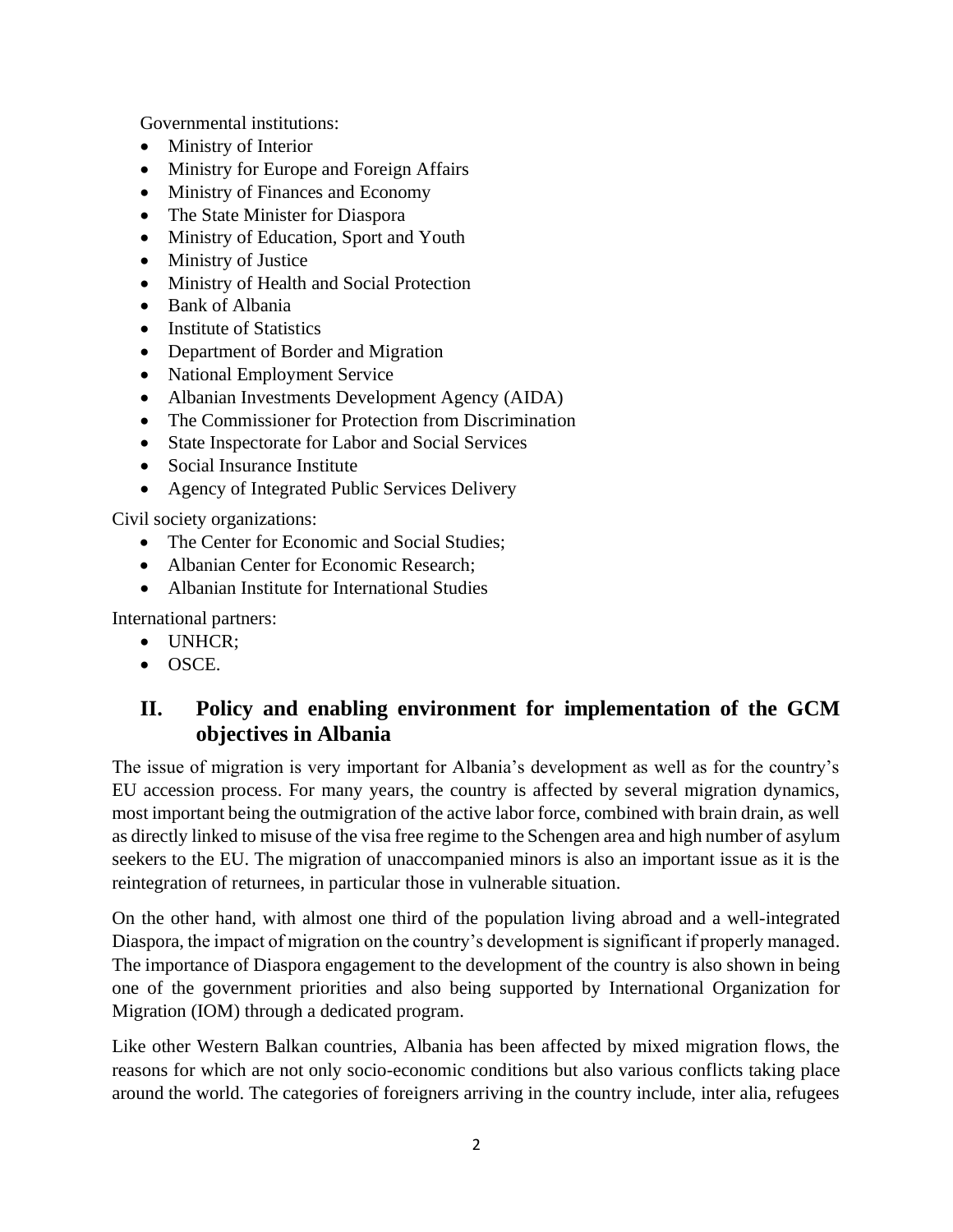and asylum seekers, migrants, victims of trafficking, unaccompanied and separated minors, and stateless persons. Continuous support has been provided to the government for increasing the capacities for migrants' registration and temporary accommodation, as well as relevant training and development of contingency planning.

In 2019, the Government approved the new National Strategy on Migration and the Plan of Action, approved with Council of Ministers Decision no. 400/19.6.2019, prepared with IOM assistance through IOM Development Fund.

Albania adopted the GCM during the Marakesh Intergovernmental Conference, on 10-11 December 2018. The GCM has been incorporated into migration policies and migration management in the country. The Ministry of Interior (MoI), through the Department of Antitrafficking and Migration, as the main governmental institution in charge of the migration policy, has made numerous efforts to inform relevant stakeholders for the GCM context and objectives. MoI and Ministry of Finances and Economy, as principal governmental institutions for the implementation of the National Strategy for Migration (2019-2022), are regularly consulting governmental and non-governmental actors involved in the process.

The Ministry of Interior and The Ministry of Finance and Economy are leading institutions for Strategy implementation. The Ministry of Interior is responsible for 31 measures of the Action Plan and 28 measures are jointly implemented by the Ministry of Interior and Border and Migration Department, and The Ministry of Finance and Economy (MFE), is responsible for 28 measures. The level of information and engagement of MoI and MFE is higher compared to other stakeholders.

In 2018, the Ministry of Interior, with the support of the IOM Development Fund, led the work of the Inter-Institutional Working Group for the preparation of the National Strategy on Migration (2019-2022) and its Action Plan. The Strategy was prepared through a whole of government approach, informed as well by the Migration Governance Indicators assessment that preceded the development work. The development of the strategy is a very important milestone for Albania, which contributed to addressing a major policy gap with the completion of the previous migration strategy of 2010.

The goal of the Strategy is to effectively manage migration in Albania, to address challenges resulting from migratory movements and to enhance the development impact of migration to the benefit of migrants and the Albanian society.

The National Strategy on Migration centres on four strategic priorities, as follows:

- Ensure strategic governance of migration in Albania
- Ensure safe and orderly migration from, through and to Albania
- Develop an effective labor migration policy while enhancing the positive impact of migration in the national/local socioeconomic development
- Promote and protect migrants' rights and their integration

The implementation of the measures of the Action Plan of the Strategy is a priority for the Government of Albania when it comes to migration management and governance. It will, in turn, contribute to the achievement of the GCM objectives as relevant.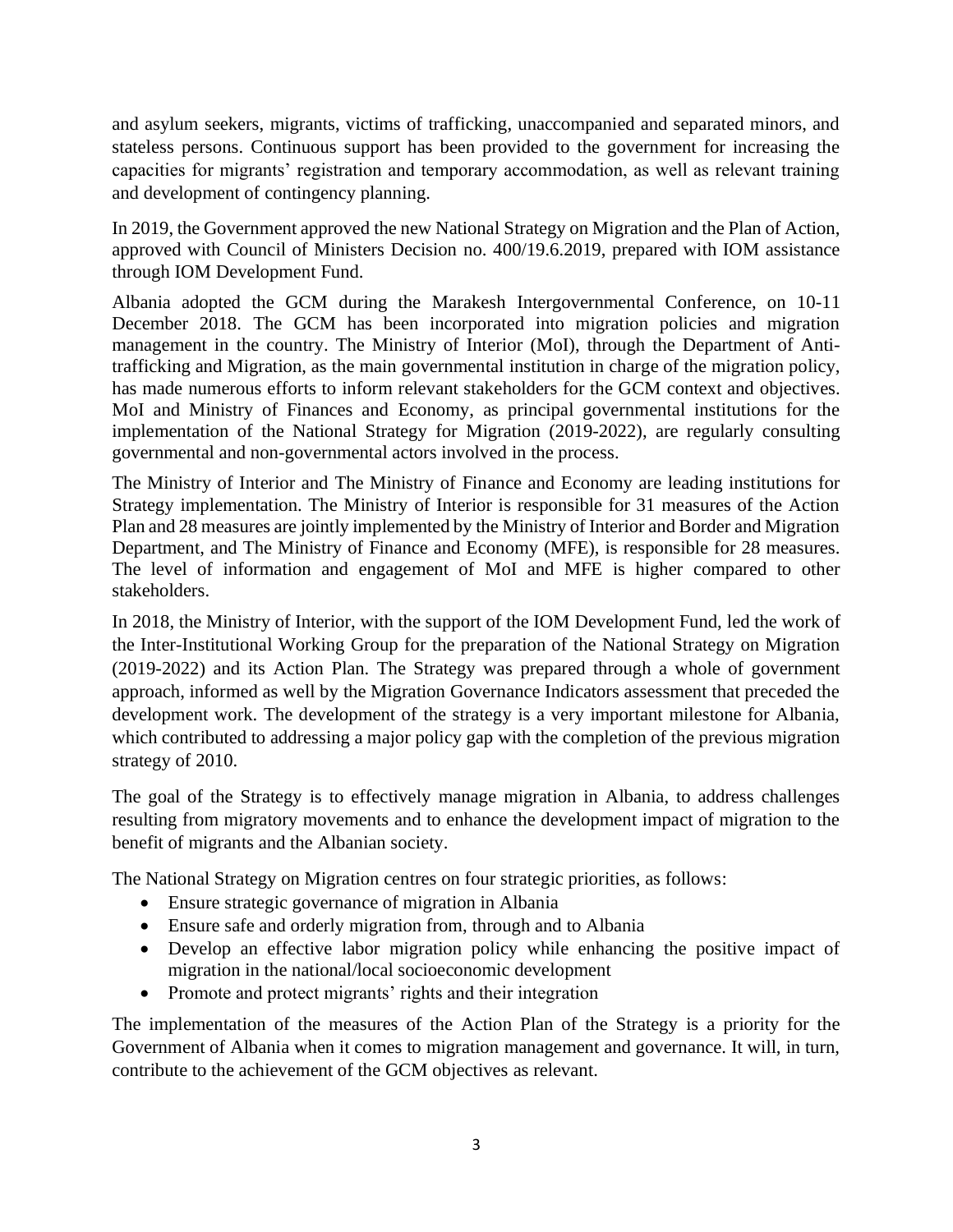The GCM objectives have been incorporated into the objectives of the National Strategy on Migration (2019-2022), approved by the Government of Albania in June 2019. The Strategy was a direct response to start the implementation of GCM objectives and its vision is to give inclusive and cohesive response to migration challenges and opportunities by 2022. The Strategy is aligned with the GCM and makes clear reference to it, and the decision of the Albanian Government to renew the cross-cutting strategy on migration represents a key step in realizing Albania's international commitments in the field of migration, embedded in the GCM.

The Strategy and Action Plan are guided by the International Framework on Migration Governance, MiGoF, introduced in 2015, as well as by GCM objectives. The goal of migration policy is to cope with the challenges of migratory movements and to increase the impact of migration on development for the benefit of migrants and society.

Albania is one of the countries that has set the Agenda 2030 as part of its national priorities and has welcomed the Global Compact on Migration and its objectives. Albanian migration policies are in compliance with the Sustainable Development Goals (SDG) Indicator  $10.7.2<sup>1</sup>$  (wellmanaged migratory policies). The National Migration Strategy is linked and contributes to the implementation of nine goals of SDG.

The measures included in the Plan of Action of the National Migration Strategy of MoI, more specifically,  $D.2.2.a^2$  and  $D.2.2.b^3$ , define the obligation for gender equality in migration and employment policies and management and require the respective state institutions to publish and deliver the information in Albanian and foreign languages.

The most important policy related development in Albania was the incorporation of GCM objectives into the new National Strategy on Migration (2019-2022). The Strategy mentions the GCM objectives as an important reference for the formulation of its strategic objectives. Strategic Objective A intends to improve the migration management, linked with GCM Objective 1, 3, 6, 7, 14, 18, 20, 21, 22, 233<sup>4</sup> , Strategic Objective B intends to create the conditions for safe and regular migration<sup>5</sup>, linked with GCM Objective 5, 9, 10, 11, 12, 14, 23; Strategic Objective C intends to create better synergies between migration and development<sup>6</sup>, linked with GCM Objective 16; 18, 19, 20, 21, 22, Strategic Objective D intends to protect migrant rights and promote their integration<sup>7</sup>, linked with GCM Objective 8, 13, 14, 15, 16, 17, 23.

<sup>&</sup>lt;sup>1</sup> "Number of countries with migration policies to facilitate orderly, safe, regular and responsible migration and mobility of people".

<sup>2</sup> Treatment needs for migrants - to evaluate the existing legal acts, administrative procedures and schemes of job assistance in order to identify the obstacles related to employment and protection of women's rights in the job market (with a specific focus on immigrants).

<sup>&</sup>lt;sup>3</sup> Based on the results of review, it is necessary to develop and implement targeted measures to promote access of migrants in the labor market in Albania. To be considered training of female assistants that will develop consultation with immigrants that will publish leaflets in the major languages used by immigrants in order to inform them about the contacts of the state institutions and NGOs that help in finding employment.

<sup>4</sup> Strategic Objective A: Ensure strategic governance of migration in Albania

<sup>&</sup>lt;sup>5</sup> Strategic Objective B Ensure safe and orderly migration from, through and to Albania

<sup>6</sup> Strategic Objective C: Develop an effective labor migration policy while enhancing positive impact of migration in the national/ local socioeconomic development

<sup>7</sup> Strategic Objective D Promote and protect migrants' rights and their integration.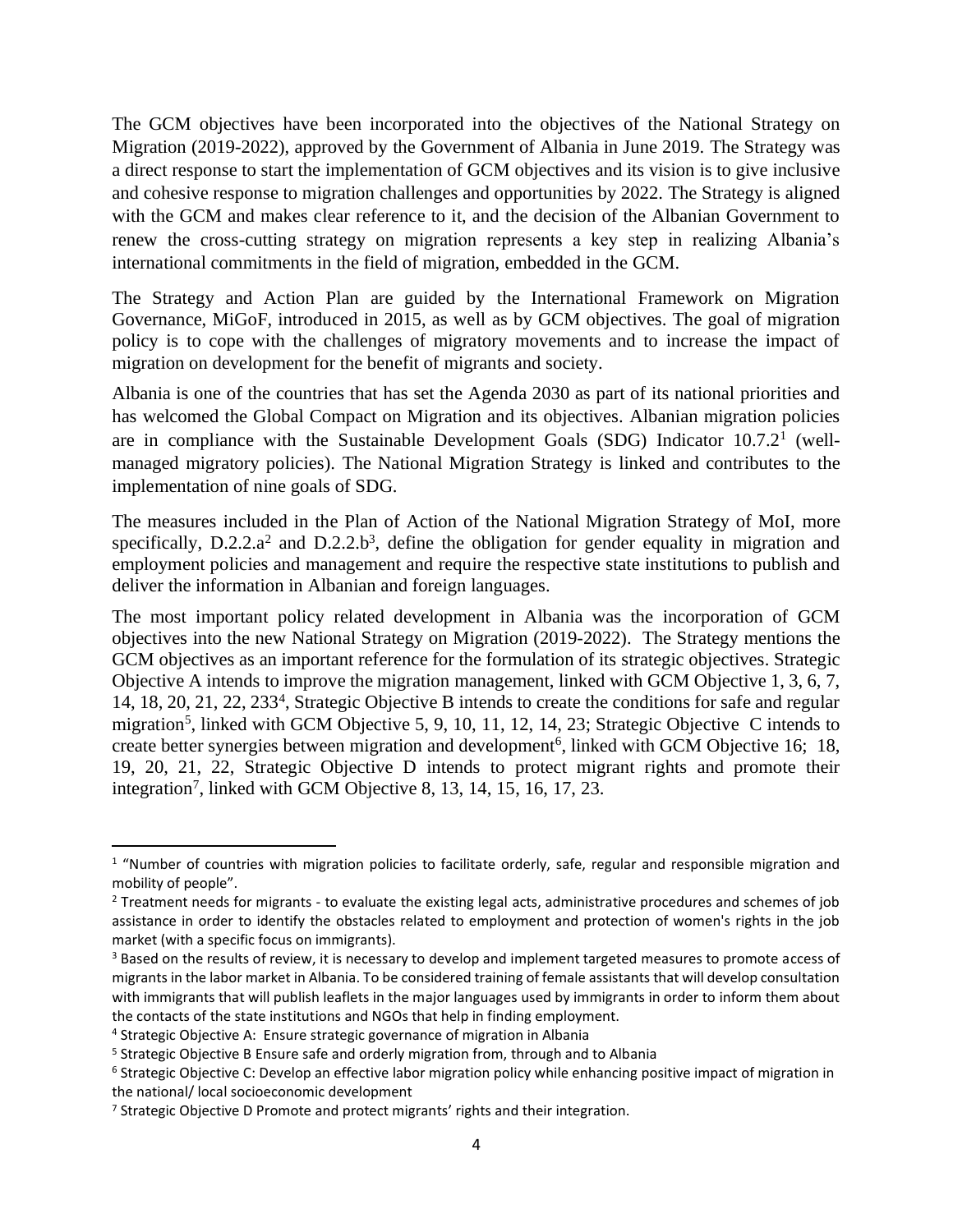In order to ensure the compliance of national legislation with the EU standards, during the last three years, the Government has passed the Law on Citizenship (No. 113/2020), amended the Law on Aliens (No.13/2020), and approved the Extended Migration Profile (2015-2018, No.222/12.3.2020).

In October 2018, Albania signed the Agreement on Border management with FRONTEX and since 22 May 2019 along to the Albania-Greece border is a joint operational presence of Albanian border guards and FRONTEX.

The Government has improved the procedures of travel documents, visa issues, employment, residence, family reunion, and protection of the rights of migrants and their families in Albania. These were implemented through improving legal framework, establishing new institutions and agencies, restructuring and re-engineering existing state institutions related to these competences, such as National Employment Service, State Inspectorate for Labor and Social Services, Border and Migration Police etc. <sup>8</sup>

In 2018, the Ministry of Interior established the Migration Unit, as part of Department of Anti-Trafficking and Migration, which coordinates and follows the implementation of GCM objectives as well as the preparation of country's annual reports on the implementation of conventions ratified by Albania and the standards of EU integration process.

One of the most significant institutional changes was the reorganization of the governmental institutions dealing with emigration and immigration issues, when the new Government was in place, in 2017. These changes affected the Ministry of Finances and Economy, the former Ministry of Welfare, the Ministry of Interior, the National Employment Service, and the State Inspectorate of Labor and State Social Services.

In 2017, the Government established the new ministry: State Minister for Diaspora and several agencies under this structure, responsible for addressing Diaspora issues.

Also, AIDA is collaborating with the Diaspora entrepreneurs and their perception on business climate in Albania.

The National Strategy on Migration (2019-2022) and its Action Plan are partly implemented, as it was the first year of implementation and because of Covid-19 pandemic the implementation process became more difficult and complicated.

In regards to the implementation process, the Technical Secretariat for Migration at the MoI has coordinated monitoring activities with leading/responsible institutions, has collected regularly information reports on situation, activities and trends and has offered technical assistance to contact points at ministries and agencies.

Three monitoring reports have been prepared (June-December 2019, January-March 2020 and June 2019-June 2020) on the Strategy and Plan of Action implementation.

The MoI prepared the Council of Ministers decrees on Technical Committee on migration and Steering Committee on Migration. The Technical Committee has been established in July 2020, PM Decree no.99/2020. The Government has not developed a specific implementation plan for GCM objectives. Instead, Government monitors achievement of GCM objectives through

<sup>8</sup> Information provided by the Ministry of Interior, September 2020.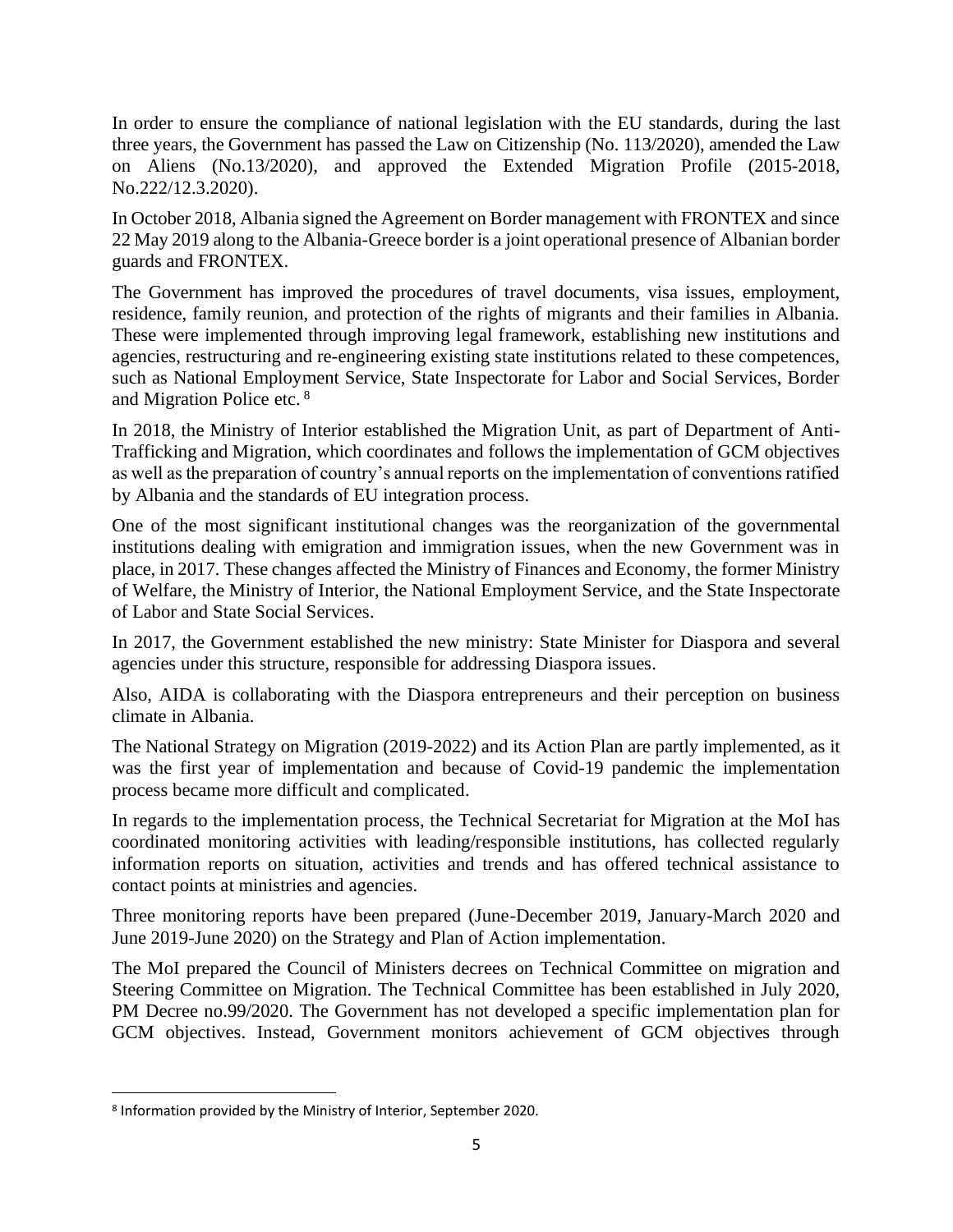monitoring the achievement of the National Strategy on Migration management (2019-2022). <sup>9</sup> An in-depth assessment of institutional capacities and roles for effective migration governance at various levels of management within government institutions is being carried out by IOM with funding from the IOM Development Fund.

The Government has not identified any discrepancy in regional collaboration for migration issues.<sup>10</sup> The MoI reports that its representatives have been active in all regional migration initiatives. $11$ 

## **III. Progress of implementation of GCM objectives in Albania**

## **Objective 1: Collect and utilize accurate and disaggregated data as a basis for evidence-based policies**

All public institutions and private organizations collect and administer disaggregated data on foreigners in Albania. The data are included in the National Electronic Register for Foreigners and in the specific related documents and are available to national and regional institutions dealing with migrants and foreigners. The Law on Foreigners, no. 108/2013, defines the obligation of foreigner permanent residents in Albania to register in the local Civil Status offices and the criteria of being granted the Albanian ID. The foreigners can also be registered through e-Albania, Service Code AL012048, in order to be registered in the National Electronic Register for Foreigners, in order to be entitled to several services.

In order to support the use of data as a basis for migration policies, the Law on Foreigners, no. 108/2013, which defines the format of data collected, has been amended.

Also, MoI prepares and publishes the Country's Migration (annual and extended) profiles, reflecting the Findings of the European Commission (2007) on Extending and Improving the Global Migration Approach in the South-Eastern Regions bordering with EU. MoI has finalized the Extended Migration Profile, 2015-2018.

Albania is yet one of the countries that faces issues in producing adequate migration statistics. The measurement of migration flows in the country is still based on surveys on a representative sample of households. INSTAT projects the annual number of migrants (immigrants and emigrants) based on the integrated migration module in the Labor Force Survey since 2015. INSTAT collects, processes, analyses and publishes migration data based on international standards on statistics. Statistics on foreigners with residence permits and asylum seekers are included for the first time in the Official Statistics Program 2017-2021. INSTAT has made available and publishes these data since 2017. The source for data on foreigners is the Department of Border and Migration, which collects and processes in real time and continuously immigration data through foreigners' electronic system, FER, while the source for data on asylum seekers and citizenship is the Ministry of Interior.

<sup>9</sup> Information provided by the Ministry of Interior, September 2020.

<sup>&</sup>lt;sup>10</sup> Information provided by the Ministry of Interior and the Ministry of Finance and Economy, September 2020.

<sup>&</sup>lt;sup>11</sup> Information provided by the Ministry of Interior, September 2020.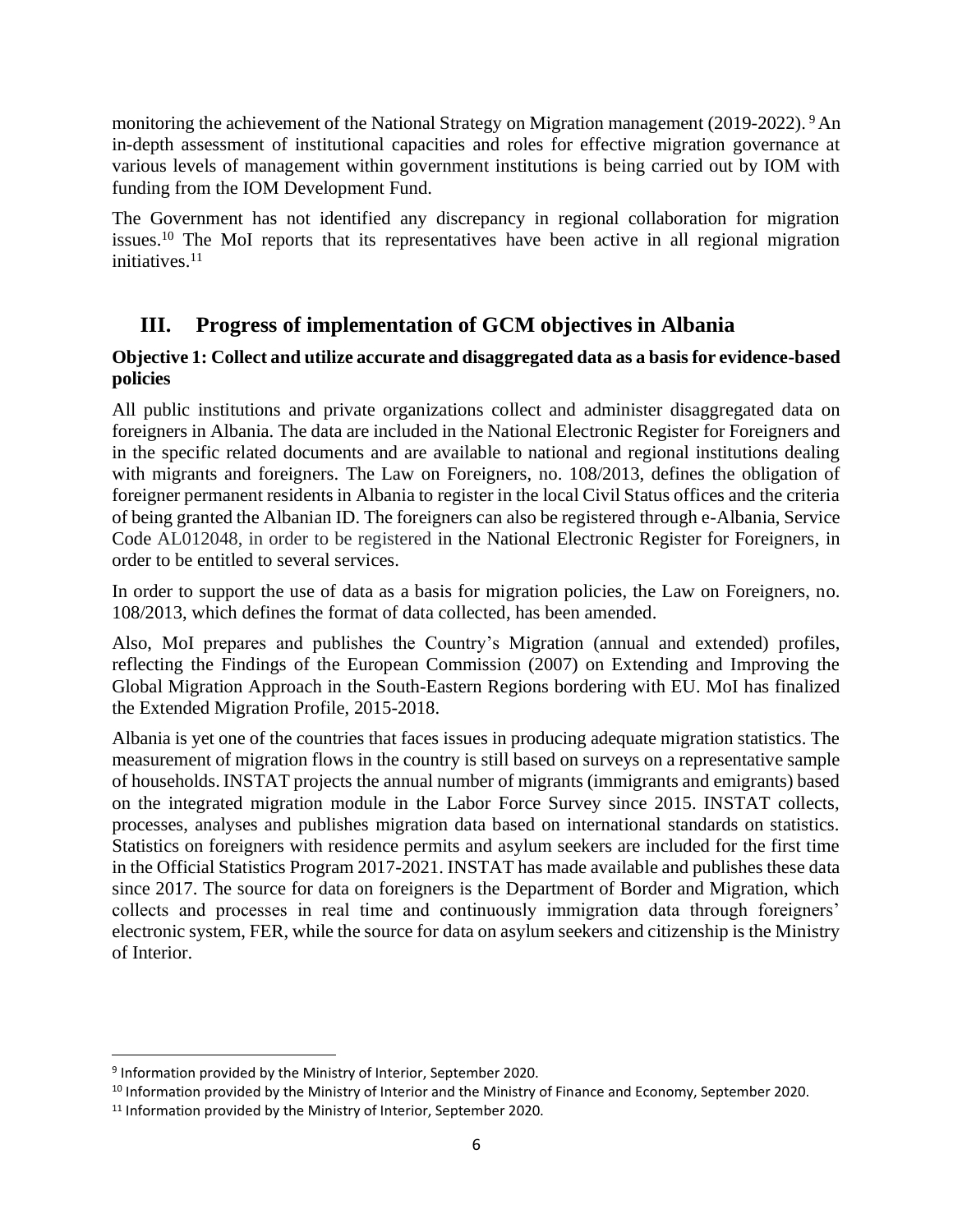The statistics on migration are being collected in compliance with the Regulation 862/2007 of the Council and European Council as a guideline for unification of collection and analysis of national statistics on migration and asylum.

Albania, in collaboration with countries of the region and international partners, has established the Regional Platform for Exchanges of Personal Data on Migration, developed by MARRI, Regional Initiative for Migration, Asylum and Refugees, and supported by EU Program "Regional Support for Migration Management with focus on Protection of Western Balkans and Turkey".

MoI is working for the regional format of exchanges of non-personal statistics on migrants smuggling, supported by IOM project "Improving Capacities and Mechanisms for Identification and Protection of Migrants in Western Balkans. Albania and countries of the region exchange nonpersonal data to prevent and reduce the risk of smuggling.

Support for the improvement of migration data was provided through GIZ funding for carrying out a Household Migration Survey in the entire country, with more than 20 thousand households and more than 70 thousand respondents, the biggest of this kind ever carried out in Albania.<sup>12</sup>

INSTAT, in collaboration with IOM and CESS, and supported by GIZ, conducted the first Survey on Migration in Families, in 2019. INSTAT designed the household survey whose main objective was to provide information on net migration rates between 2011 and 2019 and the characteristics of the involved population. The survey produced for the first time statistics on the households' change of residence. It was an innovative study different from the Labor Force Survey, a regular survey which describes the population of household members with a partial migration profile. The key characteristics of Albanian households by migration profiles obtained through HMS were as follows: Number of households with no migrants, both internally and out of the country, since 2011 was 493,841 in 2019; The population of these households was 1,872,974 persons; In terms of outflow: 171,482 households fall under the partial migration profile (at least 1 member of the household has migrated since 2011 abroad or elsewhere in Albania); In terms of inflow: 64,740 households fall under the partial immigration profile (at least 1 member of the household has returned or immigrated since 2011); The number of whole migrant households, both internally and outside the country, was 84,434 in 2019, with 311,194 people.<sup>13</sup>

## **Objective 2: Minimize the adverse drivers and structural factors that compel people to leave their country of origin**

IOM has given continuous support to the Goverment of Albania for the prevention of irregular migration and promotion of regular alternatives, through countrywide information and awareness raising campaigns.

Albanians emigrate mainly for economic and labor purposes. From all households of Albanian residents identified in 2011 Census, in 2019, at least 22.1 per cent (165,946) had at least one member abroad. Of these, 29.8 per cent were whole emigrant households, while the remaining 70.2 per cent were partial emigrant households, with at least one (but not all) household member emigrating.<sup>14</sup> Therefore, the main push factor of their emigration is unemployment and lack of opportunities to have a decent work, career and wellbeing in the country.

<sup>12</sup> National Household Migration Survey in Albania, IOM, 2020

<sup>13</sup> National Household Migration Survey in Albania, IOM, 2020

<sup>14</sup> National Household Migration Survey in Albania, IOM, 2020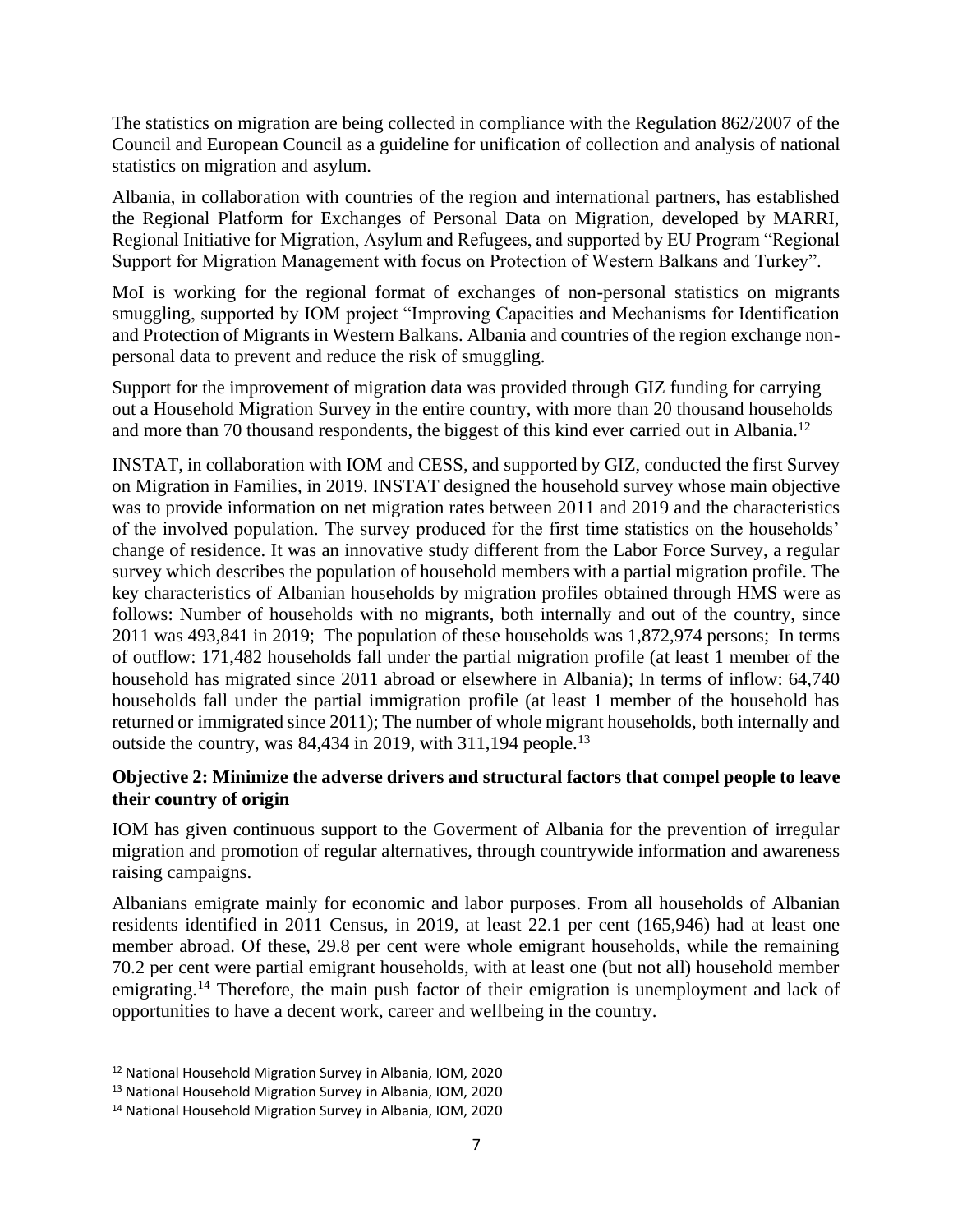The most sustainable way to reduce emigration flows is promoting economic development and job creation. Therefore, employment and labor force development are a priority of Government. <sup>15</sup> In 2019, the Government approved the National Strategy for Employment and Skills, 2019-2022 and its Plan of Action. At the core of these documents are employment opportunities and education and skills for all, decent work, social inclusion and cohesion.

The Covid-19 pandemic imposed a rapid growth of unemployment all over the world.<sup>16</sup> It caused a sudden growth of unemployed people in Albania and among Albanian emigrants in the destination countries, as sectors where migrant workers are mainly employed, such as food services, tourism, textile, and retail, experienced the hardest hit by the pandemic. Migrants are vulnerable to loss of employment and wages due to the negative economic impact of the pandemic.

Despite Government efforts to save jobs, INSTAT reports that the private sector lost 23,5005 jobs from January 2019 to June 2020. Government made efforts to create jobs in the public sector and consequently the number of public employees in Albania grew 1% (1,483 new jobs were created) during the same time period. <sup>17</sup> Also, efforts have been made to maintain the level and quality of public services, health, education and social services to vulnerable groups of population. Around 2,500 families were added to Social Assistance Program.<sup>18</sup>

The Government offered two packages of financial assistance, the first dedicated to small businesses and citizens and the second dedicated to entrepreneurs and employed, in the form of subventions for employees and former employees who lost their job in the firms with more than 14 million ALL revenues, subvention for tourism sector; two financial packages for social assistance to citizens and businesses; and additional budgetary funds for health services. Unemployment and social assistance benefits were doubled. MFE reports that until 3 September 2020, 86,667 businesses, 383,627 citizens employed in enterprises closed down or affected by COVID-19 pandemic, benefitted a disbursed fund of 12,742,627,298 ALL or 121 million  $USD.<sup>19</sup>$ 

## **Objective 3: Provide accurate and timely information at all stages of migration**

Albania has a stable legal framework on protection of Albanian emigrants in destination countries and immigrants in Albania. Information is offered during all stages of migration from, through and towards Albania, informing Albanian migrants on rights, obligations and penalties of violating Schengen rules. Activities to raise awareness are organized in all regions of Albania, assisted and supported by IOM and form Albanian consular services in EU member states and Schengen countries.

Return migrants are informed in border crossing points on the existing reintegration services in the country and assisted with transportation services, food and medicaments.

Regarding work permits, the online platform, National Employment Service website and E-Albania, offers information on documentation and procedures on how to obtain work permits.

<sup>15</sup> Government of Albania, Governing Program 2017-2021.

<sup>16</sup> [https://www.alternet.org/2020/07/economist-paul-krugman-a-roaring-pandemic-will-keep-us-unemployment](https://www.alternet.org/2020/07/economist-paul-krugman-a-roaring-pandemic-will-keep-us-unemployment-in-double-digits-for-a-long-time/(Retreived)[in-double-digits-for-a-long-time/\(Retreived](https://www.alternet.org/2020/07/economist-paul-krugman-a-roaring-pandemic-will-keep-us-unemployment-in-double-digits-for-a-long-time/(Retreived) on October 24, 2020)

<sup>17</sup> Employed by administrative source and agriculture sector, Q,2.2017-Q.2.2020, INSTAT, 2020

<sup>18</sup> Ministry of Health and Social Protection, 2020.

<sup>19</sup> Paketat financiare anti – covid/Anti-Covid Financial Packages, http://financa.gov.al/raporte-per-covid-19/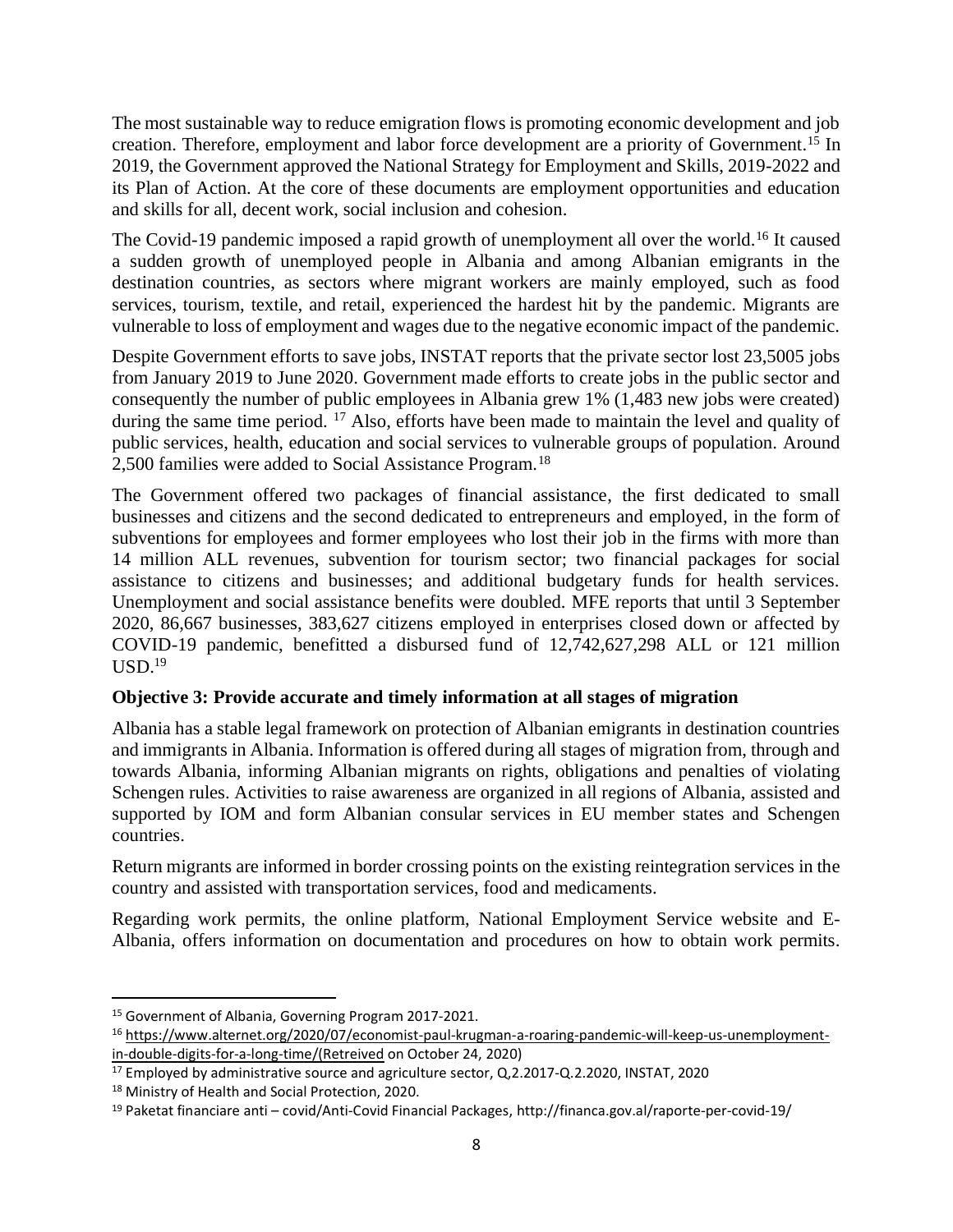Returned migrants can obtain information services on employment opportunities from the regional and local employment regional offices.<sup>20</sup>

In order to inform the potential emigrants to Germany, the Government (MFE) signed an agreement with German Government, (GIZ) for implementing the project "Counseling on migration in Albania", Law no.59/2018. German Information for Migration, professional education and Career, DIMAK, are actually functioning in regional employment offices in Tirana and Shkodra. The need to formalize and capacitate the Migration Counters in the regional and local employment offices is also visible.

#### **Objective 4: Ensure that all migrants have proof of legal identity and adequate documentation**

The introduction of online services and simplification of procedures have facilitated the process of obtaining employment permits. The MoI is working to distribute biometric IDs to all foreigners legally residing in Albania.<sup>21</sup>

## **Objective 5: Enhance availability and flexibility of pathways for regular migration**

In order to enhance the regular migration, Government has improved the legislation on private employment agencies, based on ILO standards. More specifically, three Council of Ministers decrees have passed recently, regulating the functioning of private employment agencies (101/2018), specific rules on temporary workers employed by private employment agencies (286/2018 and 555/2019).

In addition, the Government is currently negotiating a bilateral agreement on work mobility with Kosovo. <sup>22</sup>

#### **Objective 6: Facilitate fair and ethical recruitment and safeguard conditions that ensure decent work**

Employment of foreigners in Albania is regulated by the Labor Code. The Law on Foreigners, no 108/2013, doesn't address this issue. The Labor Code defines that the foreign workers in Albania enjoy the same rights as Albanian citizens.

The secondary legislation on Private Employment Agencies has introduced some provisions aimed at improving fair and ethical recruitment of migrant workers. Their enforcement need to be strengthened.

The 98 inspectors of Inspectorate of Labor and Social Services inspect and monitor the working conditions of foreign workers in the country and their chances of having a decent employment. During 2019, the Inspectorate controlled the working conditions and working contracts of 1,106 foreign workers and discovered 18 workers without working permission and 2 workers who had had a work accident. In 2020, the Inspectorate visited 217 foreign workers and discovered 10 workers without working permission and 2 workers who had had a work accident.<sup>23</sup>

#### **Objective 7: Address and reduce vulnerabilities in migration**

<sup>&</sup>lt;sup>20</sup> Information provided by the National Employment Service, September 2020

<sup>&</sup>lt;sup>21</sup> Information provided by the Ministry of Interior, September 2020.

 $22$  Information provided by the Ministry of Finance and Economy, September 2020.

<sup>&</sup>lt;sup>23</sup> Information provided by the State Inspectorate of Labor and Social Services, September 2020.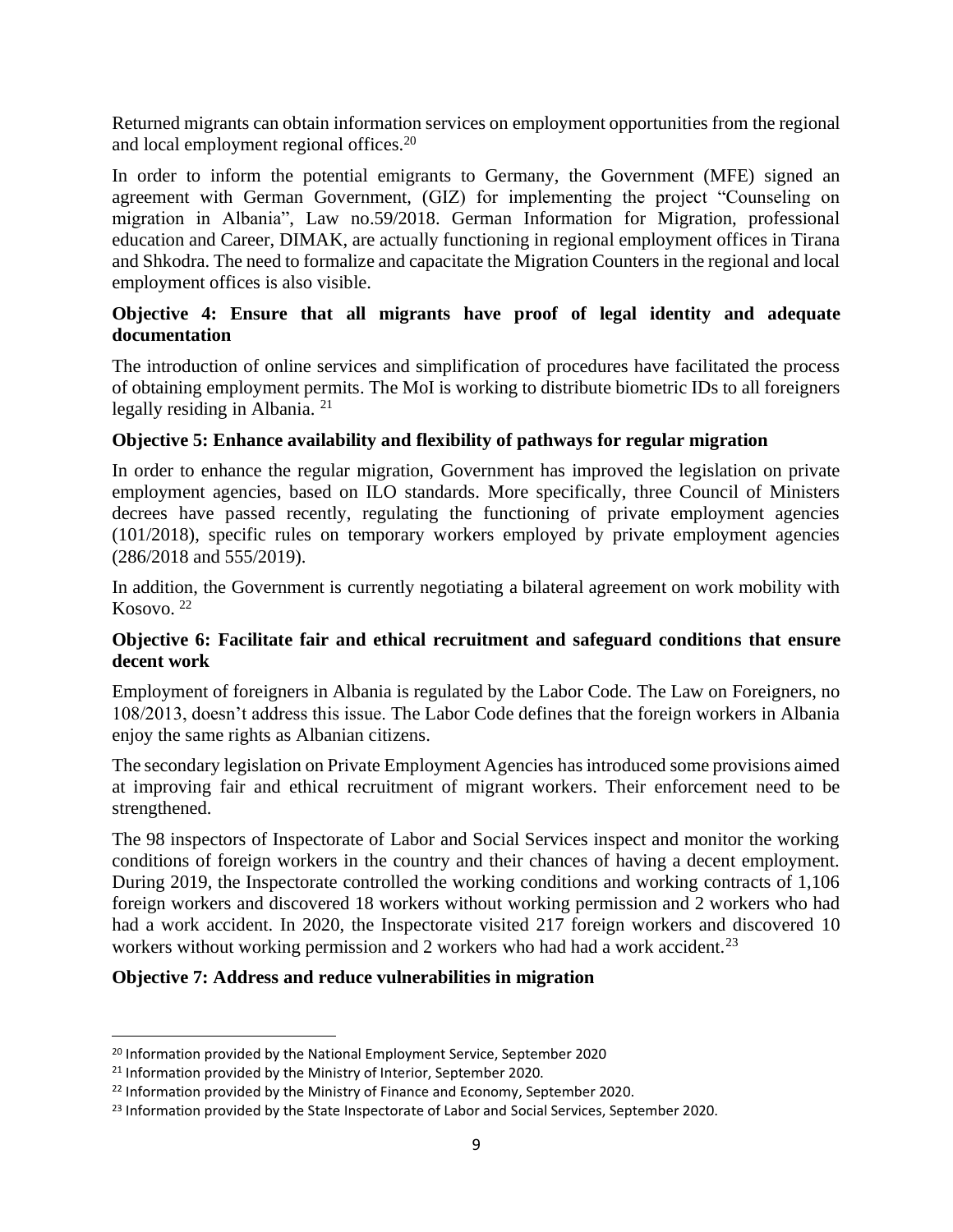As underlined in the Joint Statement on the Impact of COVID-19 on Migrants, the COVID-19 pandemic heralds a human crisis of unprecedented scale, causing devastating impacts on the health, livelihood and wellbeing of people across the world. Migrant workers often face specific challenges during the COVID-19 pandemic due to a variety of factors, including inadequate living and working conditions, limited local knowledge and networks, xenophobia, discrimination, lack of access to health and related services, and exclusion in host countries' responses to the pandemic

There is a gap between efforts to reduce vulnerabilities of emigration of Albanians and immigration to Albania. Albania continues to be vulnerable in the global migration system, as the country lacks leverages to impose to receiving countries the implementation of specific programs and measures for improving the conditions of emigrants. However, the Government is trying to reduce vulnerabilities of immigration in the context of managing regular and irregular immigration flows to Albania. Particular attention is given to immigrants with special disability needs, sick, women, children and those who need interpretation, offering them access to services in the territory.

Unaccompanied minors are one of the most vulnerable categories of Albanian emigrants, with a significantly growing share during the last years.<sup>24</sup>

## **Objective 8: Save lives and establish coordinated international efforts on missing migrants**

Government of Albania does not have a set of specific rules and procedures on missing migrants. However, Government is collaborating regularly with international organizations and other countries services to search and identify all cases of missing migrants. Albania is a signatory of the search and rescue at sea convention.

#### **Objective 9: Strengthen the transnational response to smuggling of migrants**

IOM has supported the Government of Albania to protect vulnerable migrants and reduce vulnerabilities, locally and regionally, including efforts to fight smuggling of migrants. Ongoing support is also provided to the efforts to prevent and counter violent extremism.

Albania is a country of origin of Albanian economic emigrants smuggling in EU countries, UK and US and Canada. The offences of illegal border crossing and assisting illegal border crossing are increased during the last years. <sup>25</sup>

Albania is a transit country of smuggling of migrants coming from Middle East and enter Albania through the Albania-Greece green border, following their way to Montenegro and Kosovo with final destination EU countries. <sup>26</sup>

During January-June 2020, there were 383 criminal offenses of illegal trafficking; 377 criminal offenses and 572 authors were identified; 156 persons were arrested. There were 107 criminal offenses of assisting illegal border crossing and 276 criminal offenses of illegal border crossing. 27

<sup>&</sup>lt;sup>24</sup> Successful re-integration paths of Albanian returnees and provision of the related advocacy services towards Albanian and EU stakeholders and policy makers-SRIPAR, AIIS and GIZ, 2018.

<sup>&</sup>lt;sup>25</sup> Information provided by the Ministry of Interior, September 2020.

<sup>&</sup>lt;sup>26</sup> Information provided by the Ministry of Interior, September 2020.

<sup>&</sup>lt;sup>27</sup> Information provided by the Ministry of Interior, September 2020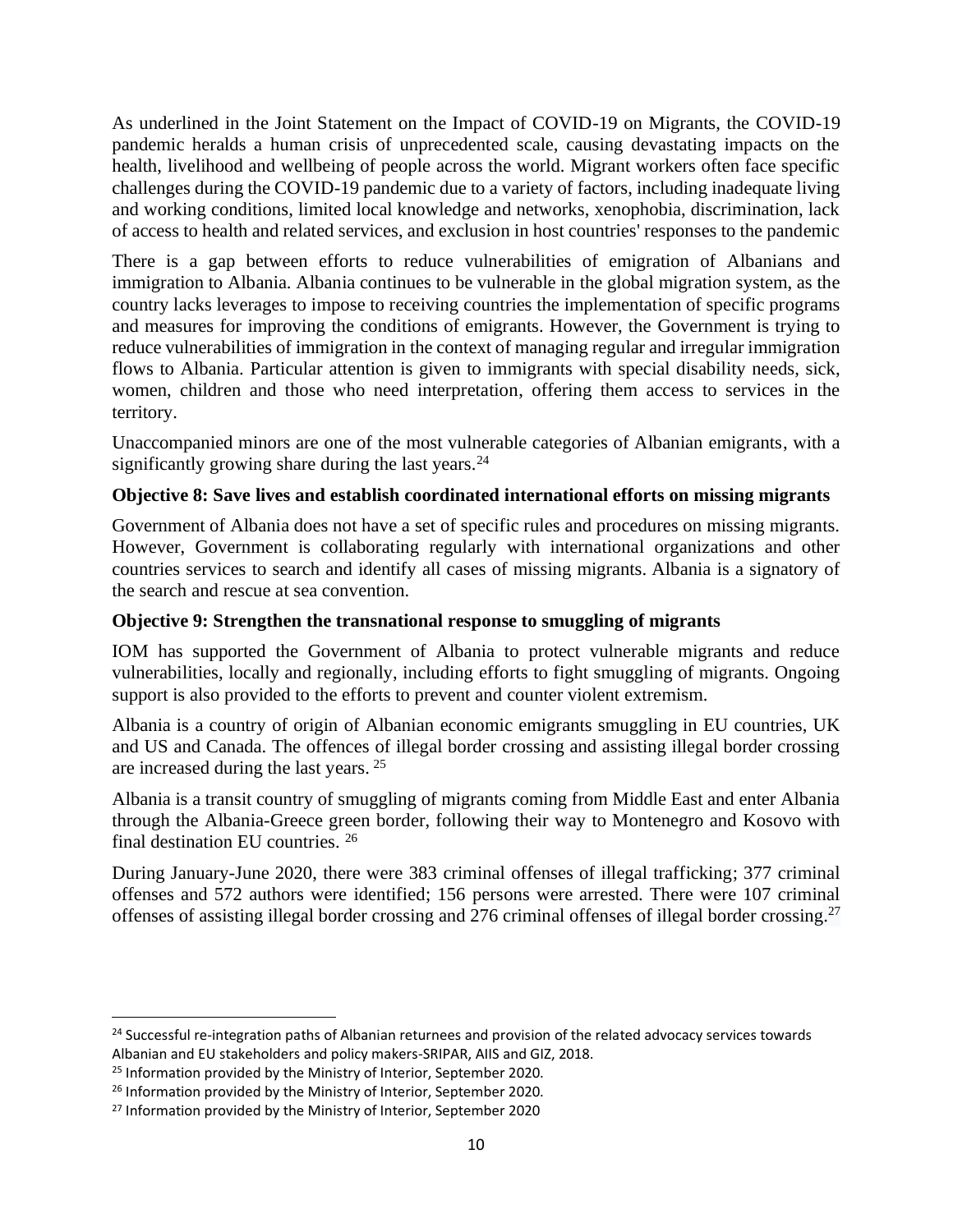The Albania's Penal Code provisions on assisting illegal border crossing are in compliance with Directive 2002/90 / EC, 28 November 2002, which defines assisting to enter and unauthorized transit and residence.

## **Objective 10: Prevent, combat and eradicate trafficking in persons in the context of international migration**

IOM has given continuous support to the Government for the fight against trafficking of human beings, including policy support, capacity building of stakeholders, trainings, and direct support to victim's reintegration.

There are foreigners of different categories arriving in Albania: migrants, refugees, asylum seekers, victims of trafficking, unaccompanied and separated minors, and stateless persons.

All anti-trafficking activities: prevention, protection, assistance to victims and prosecution of traffickers, are coordinated by MoI National Coordinator Office, in partnership with local and international institutions.

The Government has ratified international conventions, signed agreements and protocols, exchanges information and communicates directly with other state agencies.

The Plan of Action against Human Trafficking 2018-2020, is approved by the Government in 2018 (nr.770/2018) and is monitored by the National Coordinator.

The Law on Foreigners, no.108.20134, defines the conditions for treatment, measures against informal work and illegal employment and the protection of victims of trafficking. Albania is applying mainly the procedure of voluntary return. The cases of VoTs/PVoTs are treated by the National Coalition of Anti-Trafficking Shelters and the State Shelter.

MoI was part of the UN Conference against Transnational Crime, the WG on Migrants Smuggling (8-9 September 2020), in and the session 10 of WG on Trafficking of human beings.

## **Objective 11: Manage borders in an integrated, secure and coordinated manner**

IOM has given support to the Government for the monitoring of the mix migration flows across the region and related contingency planning.

Because of its geographic position, Albania is a transit country for migration flows from Middle East and North Africa. 7,029 irregular immigrants have been captured during January-June 2020, or 85% more than during January-June 2019. Most of them, 2,189 were from Syria and 2,206 were admitted as asylum-seekers.<sup>28</sup>

Government has taken all measures to cope with increasing irregular immigrants and asylumseekers flows. All related institutions have increased and strengthened their capacities. The Government regularly updates the Contingency Plan for massive mix migration flows, giving particular attention to vulnerable people: unaccompanied minors, victims of trafficking, asylumseekers, and disabled. The Contingency Plan intends to guarantee asylum-seekers and immigrant rights and their safety, through identifying and processing data, delivering services and assist them during displacement, evacuation, communication, accommodation in emergency situations, providing food, healthcare and psycho-social services.

<sup>&</sup>lt;sup>28</sup> Information provided by the Ministry of Interior, September 2020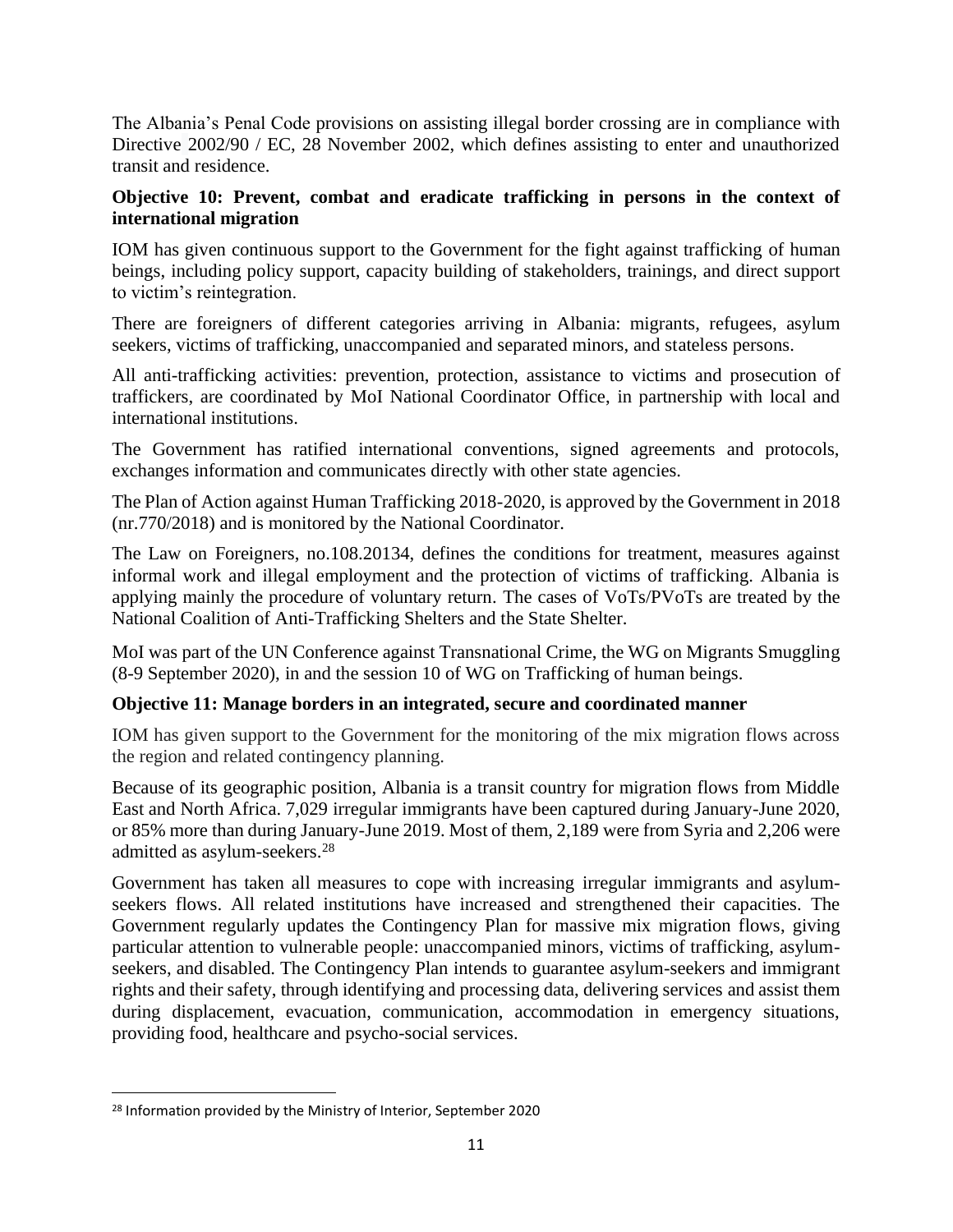Government is exchanging information with countries of the region and their diplomatic missions in Tirana as well with contact officers of potential sending countries.

On 5 October 2018, Albania signed and the European Union signed an agreement on cooperation on border management between Albania and the European Border and Coast Guard Agency (FRONTEX). The activities included by the agreement are aimed at tackling irregular migration, in particular sudden changes in migratory flows, and cross-border crime, and can involve the provision of increased technical and operational assistance at the border.

The Government, supported by FRONTEX, is working to prepare a new Strategy of Border Integrated Management, which will follow the existing Strategy (2014-2020).

A joint patrolling along to the green border is functioning with North Macedonia, Kosovo and Montenegro. The Joint Center for exchange of information with North Macedonia and Kosovo is also functioning.

#### **Objective 12: Strengthen certainty and predictability in migration procedures for appropriate screening, assessment and referral**

IOM has given continuous support to Government of Albania related to capacity building and training of Border and Migration Police, through local and regional projects and increase of reception capacities at the border with Greece, for the registration and temporary accommodation of irregular migrants in the context of mix migration flows, and information and counselling for AVRR from Albania is provided to irregular migrants. Two centres, fully furnished, with the capacity of 60 persons each, were built in Gerhot (Gjirokaster) and Kapshtice (Korce).

The MoI has issued the Guidelines (no. 293/2015) for treatment of foreigners illegally residing in Albania. In all Border Crossing Points and Border Police station is recruited a qualified staff for screening, assessment and referral of irregular immigrants, following the best practices offered by IOM, UNHCR, CARITAS etc.

#### **Objective 13: Use migration detention only as a measure of last resort and work towards alternatives**

Actually, the Albanian legislation defines detention as a measure of last resort for irregular immigrants entering Albania. In order to limit the flow of irregular immigrants, they are sent to the Foreigner Detention Center in Karec, near Tirana, where they stay until their departure in the origin or transit country.

## **Objective 14: Enhance consular protection, assistance and cooperation throughout the migration cycle**

Albania has actually 72 consular officials in all diplomatic and consular missions. To ensure a gender approach, 38 of them, 53%, are females. Consular officers are trained in migration issues before starting their job in Albanian consular services. Officials who deal with sensitive information and data, are provided with the Security Certificate by the Government.

Data on visa applicants are processed and maintained through TIMS system, which is accessible from related government institutions. When consular official discovers false documentation, he or she proceeds with refusal of applicants without handling it to other competent structures.

The website of the Ministry for Europe and Foreign Affairs contains information about the rights and obligations of Albanians and the deadlines of their stay in Schengen countries. In addition,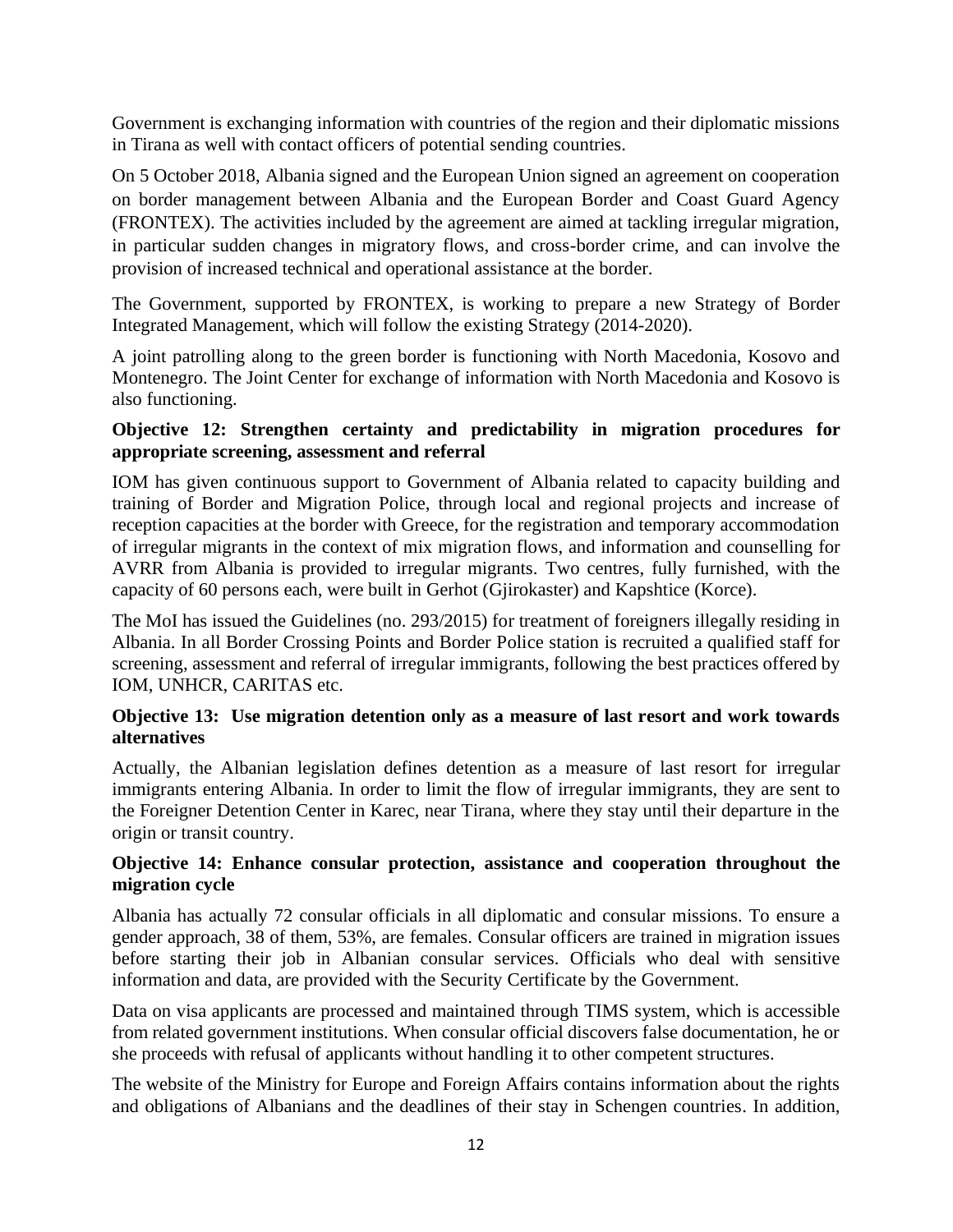Albania's consular services in Schengen countries inform their nationals in their countries for the above regulations and orient them to contact the border and migration services in respective countries.

#### **Objective 15: Provide access to basic services for migrants**

The delivery of services to emigrants is regulated by the Law no.9668/2006, "Labor migration of Albanian citizens".

The delivery of services to immigrants is regulated by the Law no.108.2013 "On Foreigners", changed in 2020. The typology of services offered depends on their purpose of stay in Albania.

Employment services offer information, counseling and referring services as well as employment and vocational training services to Albanian potential emigrants.

Employment services offer also the following services to immigrants in Albania: information, provide work permission, certificate of registering at workplace, proof of employment as well as employment and vocational training services stemming from work contract.

MoI and Border and Migration Police are regularly offering basic services to Albanian potential emigrants: opportunities and conditions for migration in destination countries (before and after return), provide the necessary documentation, monitoring the system of registering and border control, exchange of information on the number, countries and length of legal stay in each country. MoI and Border and Migration Police are regularly offering to return migrants the following free of charge services: information on reintegration opportunities, transportation, interpretation, food, clothing and accommodation for vulnerable returnees, emergency health aid etc.<sup>29</sup>

Every returned children enjoys the right to be enrolled in the school. The local education offices and schools assist returnees' children to enroll in the schools during all year and they report periodically to regional education offices, in January and June. Returned children are admitted to the schools even with uncompleted documentation. 220 returned children were admitted to preuniversity education during 2019-2020 academic year. The schools offer social-psychological services to returned children who need these services. The schools which serve also as community centers offer additional courses in Albanian language or other subjects as well as alternative after school programs and courses, such as the project "Doing homework". Education offices and schoolwork closely with local government authorities and IOM to facilitate their re-integration and prevent re-emigration.<sup>30</sup>

Tirana Local Education Office has been charged with specific responsibilities to assist the reintegration of returned children, by the Order of Ministry of Education, Sport and Youth, dated 10 November 2015. Consular services to immigrants entering Albania are offered online. The applicants have a face to face interviewed by Albanian consular services in order to prove what they have declared in their application.

## **Objective 16: Empower migrants and societies to realize full inclusion and social cohesion**

Migrants enjoy the same rights as other groups of labor force in Albania. They receive employment services, qualitative vocational training and enjoy education, health and social rights and services.

<sup>&</sup>lt;sup>29</sup> Information provided by the Ministry of Interior and from the Border and Migration Department, September 2020

<sup>&</sup>lt;sup>30</sup> Information provided by the Ministry of Education, Sport and Youth, September 2020.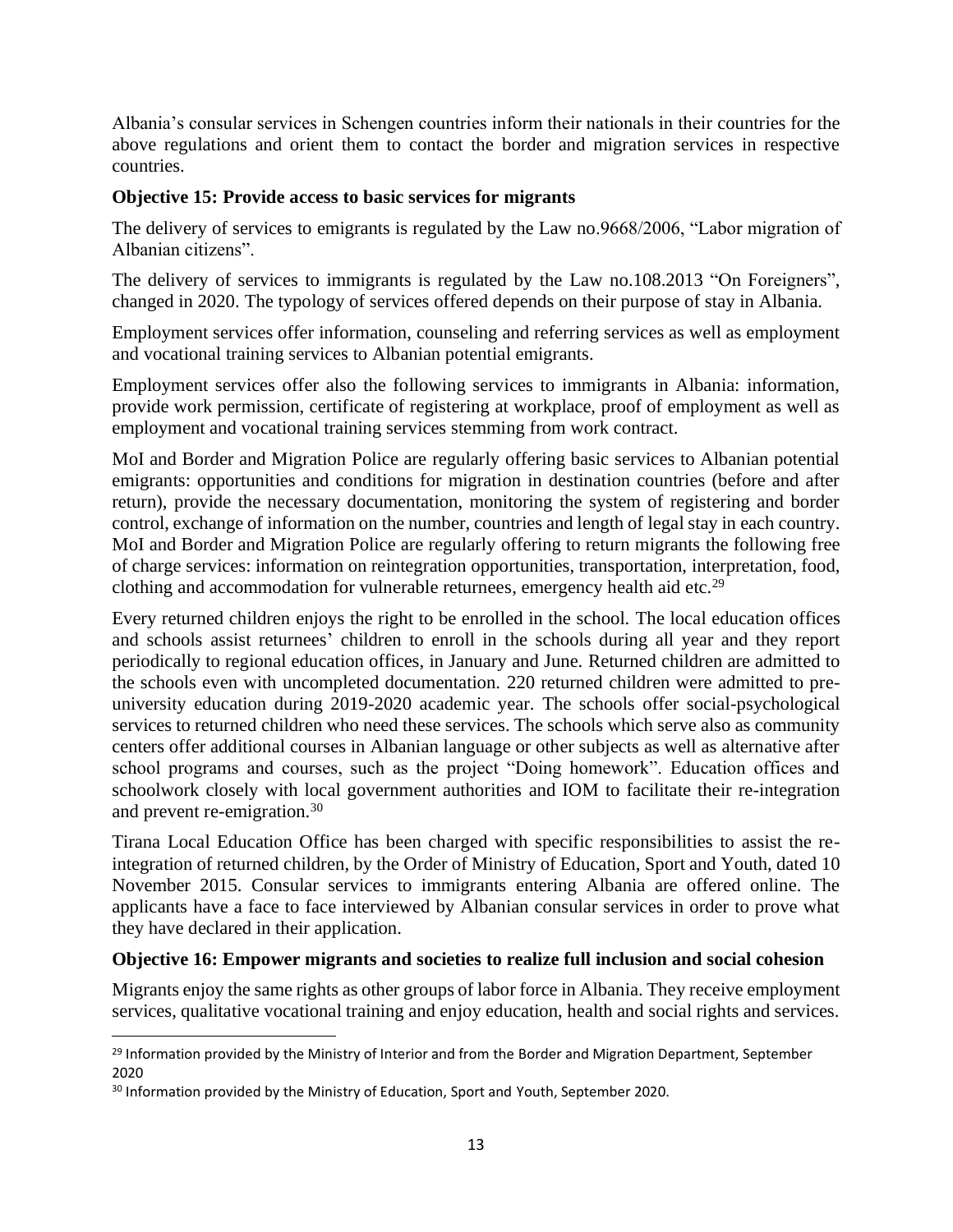The National Strategy on Migration foresees some actions to ensure migrant integration, such as guarantying an inclusive non-discriminating framework which protects effectively migrants rights; identification of migrants as a vulnerable group entitled to receive social assistance; improvement of social, cultural and economic integration; a clear roadmap towards sustainable policies such as citizenship and guarantying the legal status to family members etc.

## **Objective 17: Eliminate all forms of discrimination and promote evidence-based public discourse to shape perceptions of migration**

Two measures of Plan of Action of Migration National Strategy address the prevention of discrimination in employment: Measure D.2.2.a.foresees the review of antidiscrimination legal framework with particular focus on migrant women; Measure D.2.2.b. foresees the implementation of specific measures to assist migrants and women in the labor market.

Efforts have been done to create and promote equal opportunities for migrants to eliminate and reduce the discrimination of migrants. Based on the specific legal framework, the Commissioner for Protection from Discrimination recommended the inclusion in the Law of the principle of nondiscrimination because of gender, religion, race, color and ethnic and national origin in obtaining, re-obtaining and renunciation the Albanian citizenship.

However, the number of complaints from immigrants addressed to Commissioner is still irrelevant as they do not possess the legal documents and the lack of instruments to follow up them after leaving the Commissioner regional offices.<sup>31</sup>

The Department of Border and Migration monitors the situation of female immigrants and foreign workers in Albania and protective measures from exploitation and violence. <sup>32</sup>

Special attention was recently given to change public perception as a cause of Covid-19 infection as well as preventing stigmatization and discrimination of immigrants during the implementation of limitations because of Covid-19 pandemic, offering them access to health services, information on infecting prevention measures.<sup>33</sup>

The Department of Border and Migration regional offices are working with health services to consider and afford the particular risks of infection for immigrants, because of their conditions of movement inside the country, difficulties in ensuring proper food, potable and clean water, accommodation, physical tiredness and mental stress. Immigrants are included into the plan of action of the Contingency Plan.

Based on the Council of Ministers normative acts on the pandemic, the applications for renovation of staying permits from foreigners outside the territory of Albania and the new applications for obtaining residence permit are admitted and proceeded through E-Albania platform. The documentation requested has been reduced, considering that some parts of documentation was unable to be provided by applicants.

During the entrance of irregular migrants undergoing pre-screening. The Department of Border and Migration identifies the vulnerable people who need special services during the pre-screening process.

<sup>&</sup>lt;sup>31</sup> Information provided by the Commissioner for Protection from Discrimination, September 2020

<sup>&</sup>lt;sup>32</sup> Information provided by the Department of Border and Migration, September 2020

<sup>&</sup>lt;sup>33</sup> Information provided by the Ministry of Health and Social Protection, , September 2020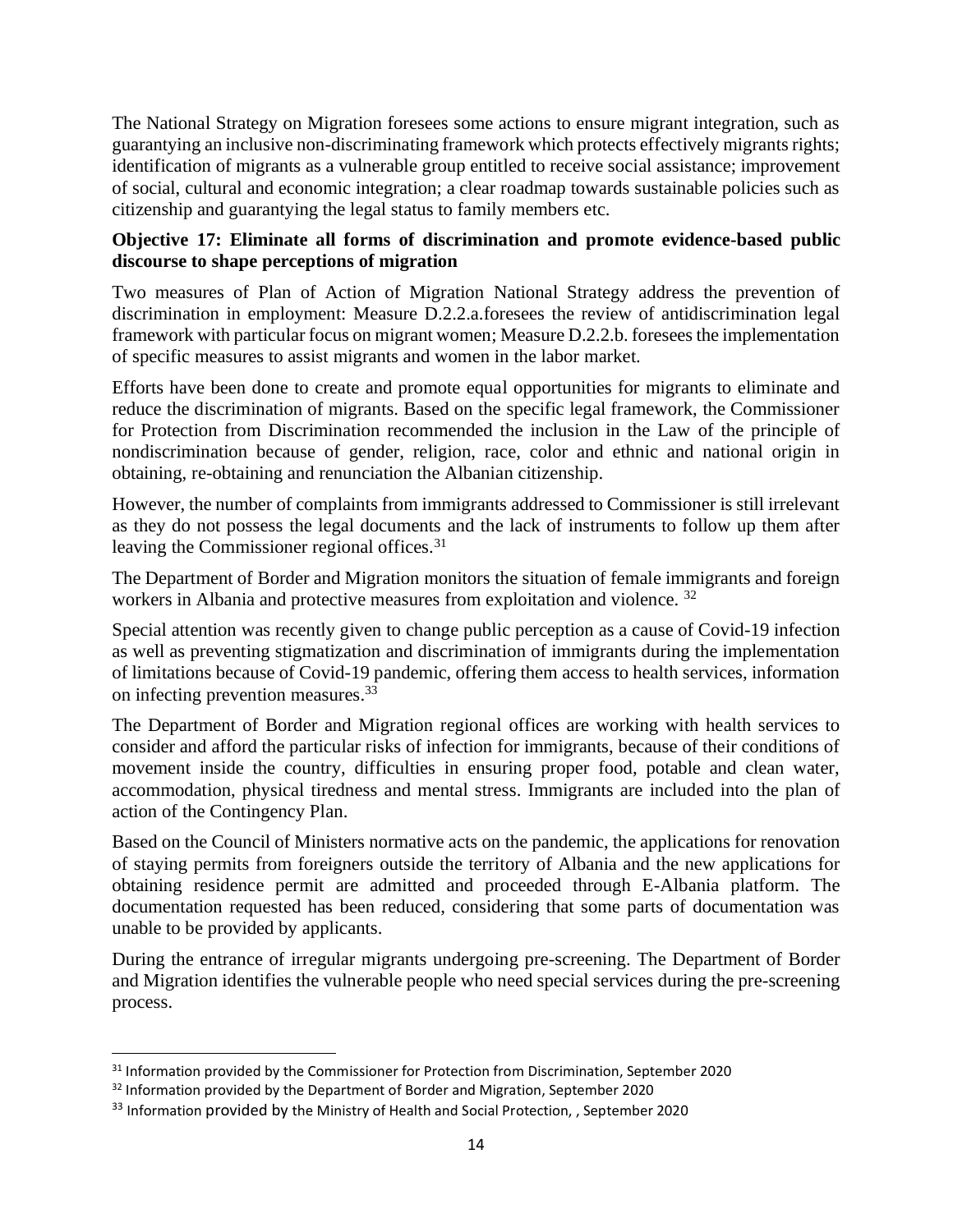#### **Objective 18: Invest in skills development and facilitate mutual recognition of skills, qualifications and competences**

The National Strategy for Employment and Skills, 2019-2022 and its Plan of Action has set skills development as a priority of labor force and labor market development. INSTAT reports that in 2019 18,102 students were enrolled in professional schools or 17% of the total number of high schools students; 3.807 students graduated from professional schools, compared to 3,499 in 2015; and 34,981 students graduated from universities, compared to 33,654 in 2015.

Albania recognizes: i) skills, qualifications, and competences obtained in foreign countries, starting from level 2 (qualifications obtained by training courses) to level 5 (qualifications obtained by two years study programs) of Albanian Qualification Framework; ii) diplomas and transcripts obtained from pre-university schools in foreign countries; iii) BA, Master and PhD degrees obtained from foreign universities. <sup>34</sup>

#### **Objective 19: Create conditions for migrants and diaspora to fully contribute to sustainable development in all countries**

IOM has supported the Government to engage diaspora to the development of Albania, mostly with focus on the Diaspora in Italy, through capacity building and support to government entities dealing with diaspora engagement, transfer of social capital (fellowships) and financial capital (investments).

Bank of Albania has signed a MoU with the Ministry of Finance and Economy and the State Minister for Diaspora, with the purpose to increase the awareness, facilitate the dialogue and promote the collaboration between Diaspora and public and private sector in Albania for increasing the contribution of Diaspora to Albania's development.

AIDA has prepared a list of most important and most interested Diaspora businesses in destination countries which are willing to invest in Albania and has prepared a questionnaire which will be distributed to them, to test their interest and identify the sectors of investments.

An MoU has been signed between AIDA and Diaspora Chamber of Commerce which intends to increase the services of the Chamber to Diaspora entrepreneurs and communities, in order to promote and increase their investments in Albania.

AIDA has prepared a Plan and is also working to identify the successful return migrants in Albania and explore their potentials and help them to create their business in the country. The Program "Engage the Albanian Diaspora to the Social and Economic Development of Albania" is the biggest diaspora programme in Albania contributing to enhance the contribution of Albanian diaspora to the development of the country through the engagement of high skilled and talented Albanian diaspora. The Program is implemented by the International Organization for Migration (IOM) in Albania, with funding from the Italian Agency for Development Cooperation (AICS), in coordination with the State Minister for Diaspora, Ministry for Europe and Foreign Affairs, and Ministry of Finance and Economy.

#### **Objective 20: Promote faster, safer and cheaper transfer of remittances and foster financial inclusion of migrants**

<sup>34</sup> Qendra e Shërbimeve Arsimore- Center for Educational Services, Tirana, 2020.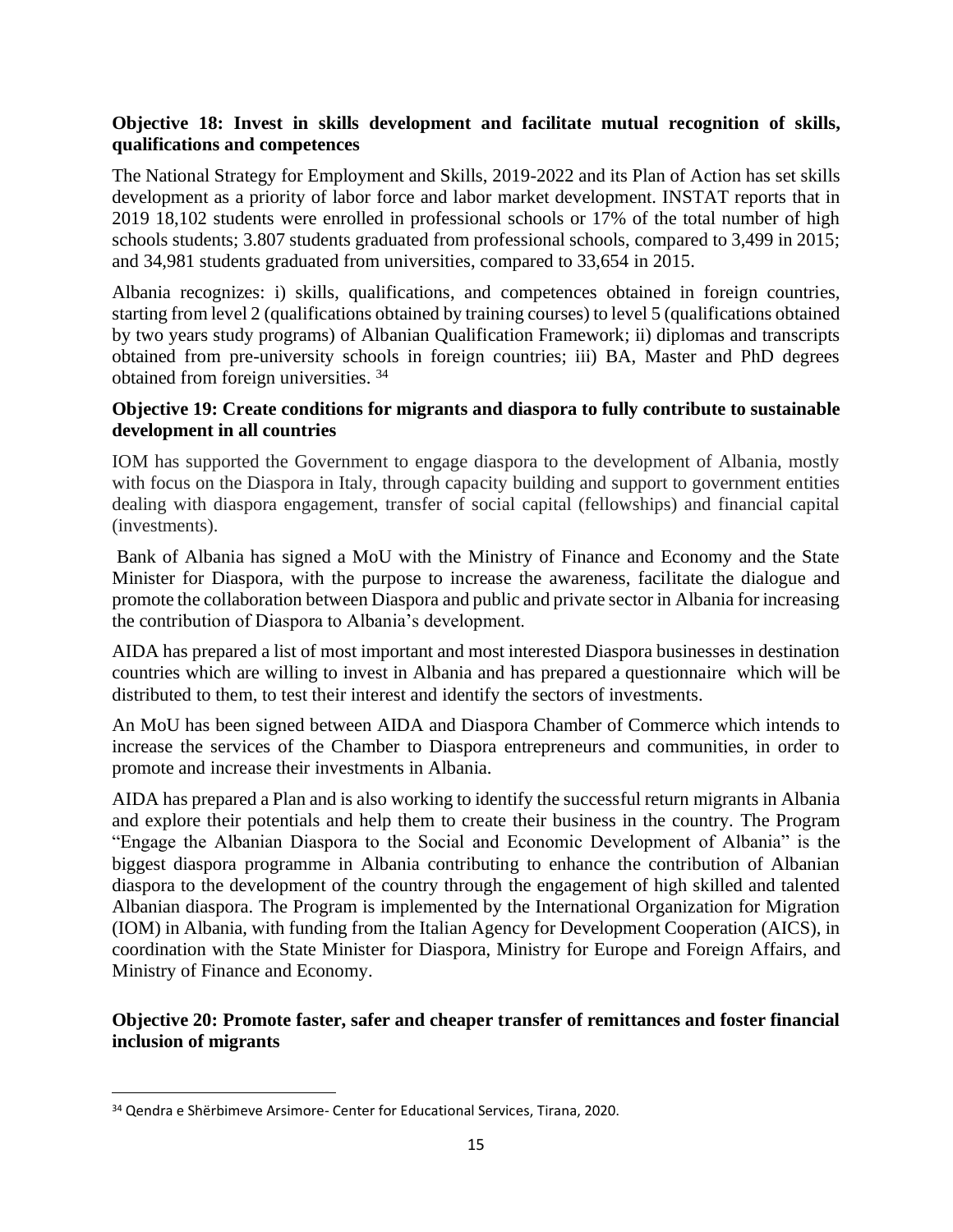The Bank of Albania is working to increase the legal channels of remittances transfer, which facilitates financial inclusion of population, increases savings and promotes the productive investments which contribute to sustainable development.<sup>35</sup>

Bank of Albania is working to implement the National Strategy for the Market of Small Payments, 2018-2023, which facilitates the promotion of electronic payments to increase the financial inclusion of population, including migrants and their families. One of the objectives of the Strategy is to create a modern, safe and efficient national market supported by a safe and efficient infrastructure which will contribute to faster, cheaper, and safer transfer of remittances. <sup>36</sup>

Implementation in practice of the Law 55/2020, "On the payments services in the Republic of Albania", is expected to contribute to the promotion of innovation, competition, transparency and reduction of costs of payments. It will also contribute to the increase of usage of legal channels of remittances transfer from migrants.

Bank of Albania, in collaboration with the World Bank office in Albania, have organized several activities to increase the education of families receiving remittances in the country.

Greenback Academy in Berat, in December 2019, organized training activities on increasing the access of citizens to financial and payments system.

The World Bank office in Albania organized in June 2020 a training session on impact of COVID-19 on remittances and promotion of digital revolution in Albania.

As public awareness activities, Bank of Albania published the Newsletter "A look on Remittances" and the journal "Diaspora and Payments", both in 2019

#### **Objective 21: Cooperate in facilitating safe and dignified return and readmission, as well as sustainable reintegration**

IOM has given continuous support to Government of Albania related to the assisted voluntary return and reintegration of Albanian migrants; to increase of capacities to the assisted voluntary return and reintegration of foreign irregular migrants from Albania to their country of origin.

The Government has signed Readmission Agreements with several EU member states and EU Commission and respective implementation protocols and is collaborating with international partners to facilitate the voluntary return. These agreements include a clause on citizens of third countries.<sup>37</sup>

The Readmission Agreement with EU is being implemented in a satisfactory level and Albania examines with priority the readmission request from EU member states. The readmission from third countries is challenged by the need of fast and effective identification and referring to asylum system or detention center, returning to transit country.<sup>38</sup>

MoI follows with priority the obtaining of necessary documentation to Albanian potential emigrants, monitors the registration system and border control, and delivery of information on rules and procedures of staying ion different foreign countries.

<sup>&</sup>lt;sup>35</sup> Information provided by the Bank of Albania, September 2020.

<sup>&</sup>lt;sup>36</sup> Information provided by the Bank of Albania, September 2020.

<sup>&</sup>lt;sup>37</sup> Information provided by the Ministry of Interior, September 2020

<sup>38</sup> Information provided by the Ministry of Interior, September 2020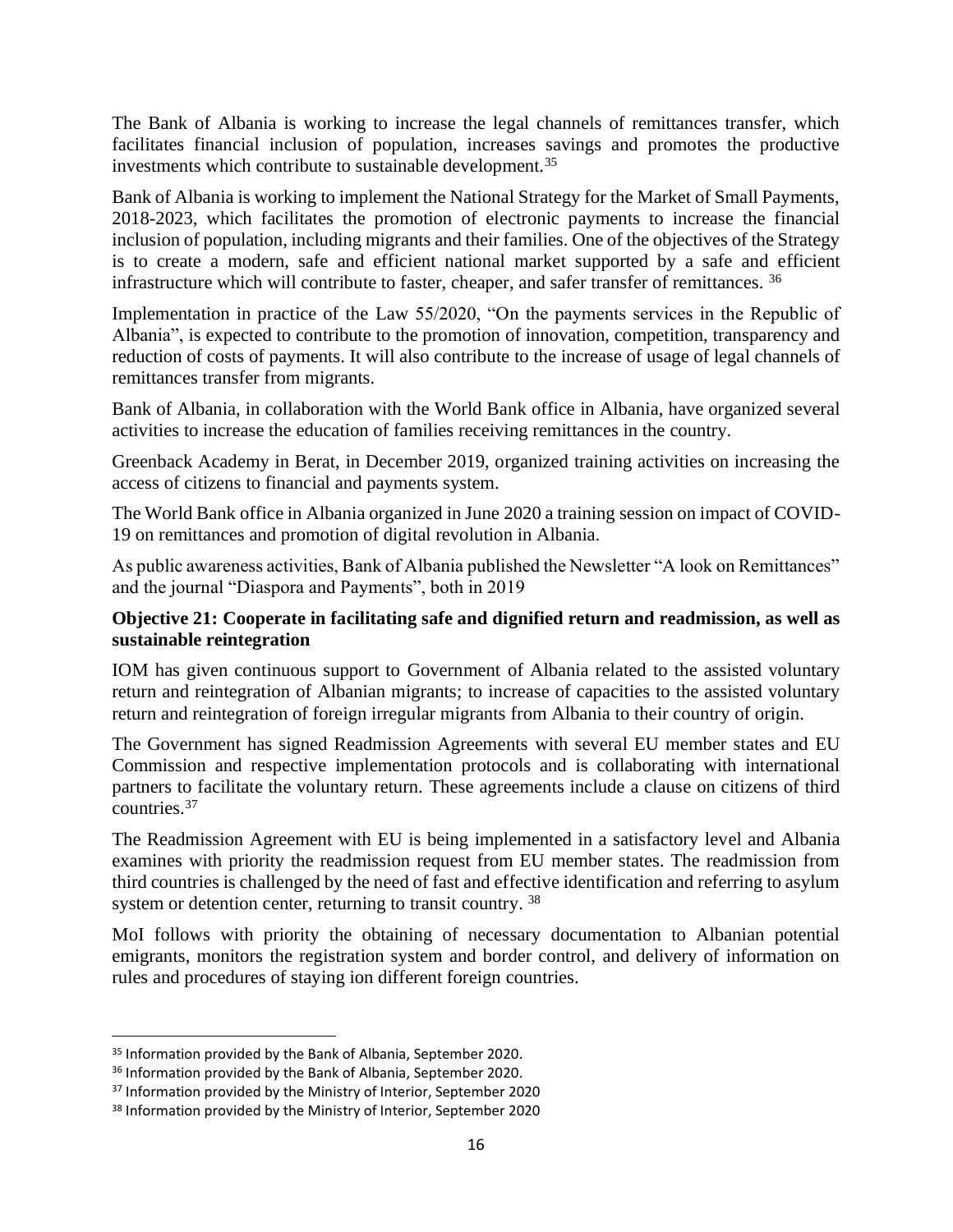In order to contribute to a sustainable integration of Albanian returnees, the following measures are implemented: improving the legal framework, improving the institutional framework, and increasing institutional capacities.

Free of charge information, transportation, and food assistance is offered to vulnerable returnees.

The Commissioner for Protection from Discrimination organized several activities; focus-group meetings, seminars, training sessions, round tables and facilitated activities of public awareness and dialogue between regional authorities and migrants in the regions of Korce, Fier and Shkoder. The Commissioner has also requested regional migration authorities to publish and distribute information in Albanian and foreign languages as well as usable for persons with disabilities. <sup>39</sup>

The exchange of information and re-admission operations between Albanian authorities and FRONTEX, especially with countries of increasing flow of Albanian asylum-seekers, are increased.

#### **Objective 22: Establish mechanisms for the portability of social security entitlements and earned benefits**

The Government has coordinated the social security schemes and has established mechanisms for the portability of social security benefits through signing bilateral agreements with most of destination countries, based on the Article 48 of Stabilization and Association Agreement. <sup>40</sup>

#### **Objective 23: Strengthen international cooperation and global partnerships for safe, orderly and regular migration**

MoI collaborates intensively with the Secretariat of Prague Process and with the Budapest Process, Migration Partnership of the Silk Road, to ensure the participation of Albanian officials in their regional and international activities.

Albania is actively participating in the MARRI Initiative, founded in Tirana in 2004, and between June 2017-June 2018 had its Presidency. The Government is working to implement a joint regional approach with Western Balkan countries on its activities.

Albania has a successful collaboration with Europol and its representative in Tirana.

Albania has its contact person in the Network of Contact Persons for Migration of the Council of Europe, which intends to facilitate the exchange of information and best practices on addressing migration issues. <sup>41</sup>

The collaboration with IOM and UNHCR is also increased during the last years.

## **IV. Means of implementation of GCM objectives in Albania**

The Government has used several instruments to implement the GCM objectives.

*Changing and improving migration and migration related issues legal framework*: The Parliament passed the Law No. 113/2020 on Citizenship and amended the Law no.13/2020 on Foreigners. The Parliament passed the Law no. 55/2020, "On the payments services in the Republic of Albania".

<sup>&</sup>lt;sup>39</sup> Information provided by the Commissioner for Protection from Discrimination, September 2020

<sup>40</sup> For further details see the section IV of this Report: Means of implementation of GCM objectives in Albania

<sup>&</sup>lt;sup>41</sup> Information provided by the Ministry of Interior, September 2020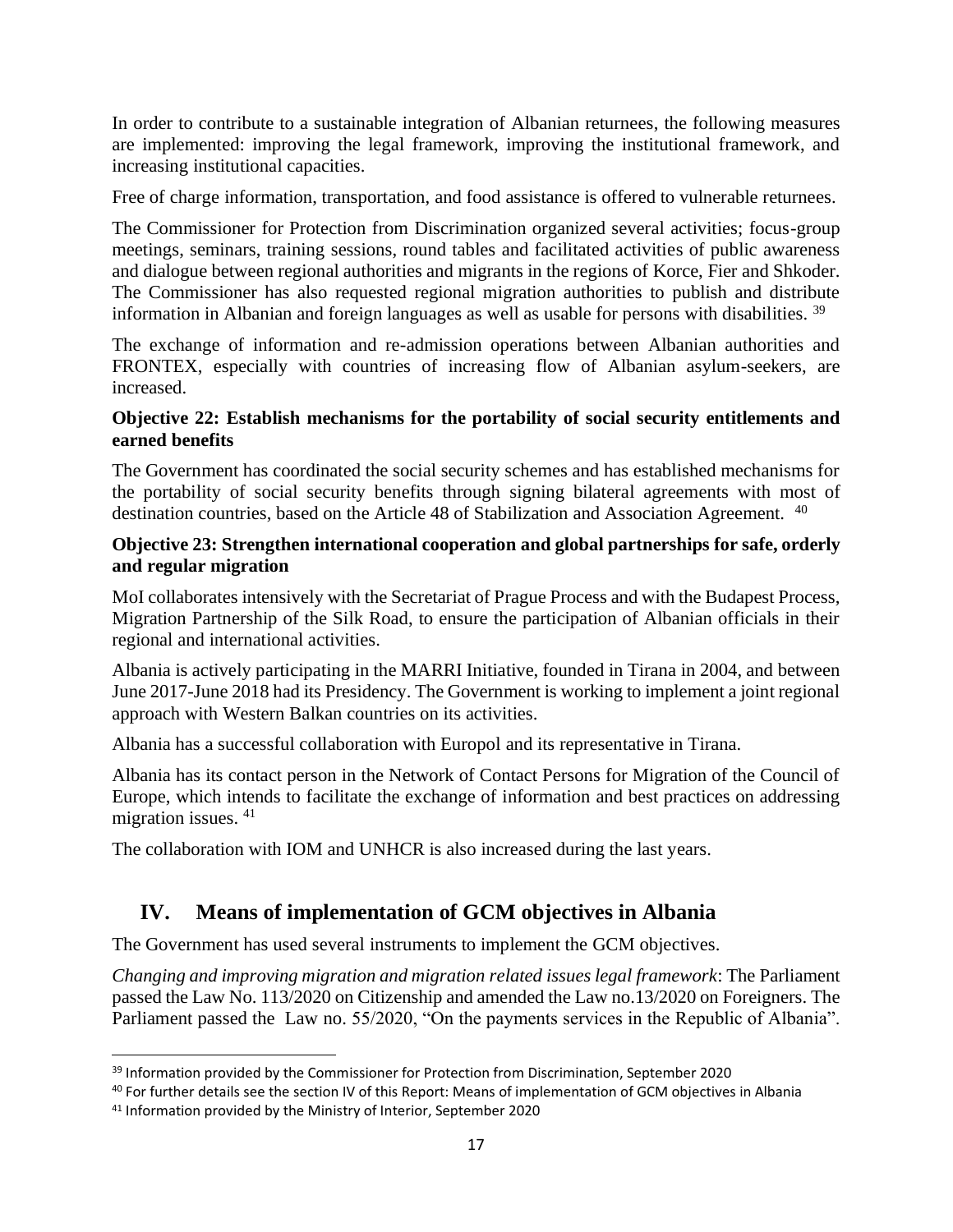The Council of Ministers passed two decrees on Technical Committee on migration and Steering Committee on Migration.

*Publishing and delivering Albania's migration profiles and other information on migration*: The Extended Profile of Migration, 2015-2018, was developed and approved (no.222/12.3.2020); INSTAT started publishing migration data since 2017. As mentioned previously in this Report, INSTAT, in collaboration with IOM and CESS, and supported by GIZ, conducted the first Survey on Migration in Families, in 2019. <sup>42</sup>

*Developing strategic policy documents*: In 2019 the Government approved the new National Strategy on Migration and the Plan of Action, developed with IOM support through the IOM Development Fund. (no. 400/19.6.2019). The support includes an institutional assessment on migration governance as well as the development and piloting of a training on migration governance for government officials. (Before the development of the strategy, Albania participated to the third round of the Migration Government Index (MGI) assessment, which created a baseline for the policy development.)

The Plan of Action against Human Trafficking 2018-2020, is approved by the Government in 2018 (no.770/2018).

The National Strategy for Employment and Skills, 2019-2022 and its Plan of Action was developed.

Bank of Albania is implementing the National Strategy for the Market of Small Payments, 2018- 2023.

A new Strategy of Border Integrated Management is at the preparation stage.

*Restructuring the governmental institutions dealing with emigration and immigration issues:* In 2017, when the new Government was in place, the responsibility of addressing labor migration was transferred to the Ministry of Finance and Economy. Consequently, the Government changed the institutional responsibilities and the governmental authority for treatment of foreigners passed from the former Ministry of Welfare to the Ministry of Finance and Economy.

The new Government established the State Minister for Diaspora and several agencies under this structure, responsible for addressing Diaspora issues: National Agency for Diaspora, Diaspora Development Fund, Diaspora Commerce Chamber, Center for Studies and Publications for Arberesh, and Publishing Center for Diaspora.

The Parliamentary Sub-commission for Diaspora and Migration, State Committee for Diaspora, Diaspora Coordinative Council and the Nation's Ambassadors Network have also been created in the past years. The Technical Committee on Migration was established in July 2020, PM Decree no.99/2020.

National Employment Service was restructured in order to deliver online services to migrants and was added functions and structures addressing professional training as well as well as simplification of services procedures and online services to migrants.

Renovation of residence permits for foreigners out of Albania and new applications for residence permit during the Covid-19 Pandemic were offered online. Because of the Coivid-19 Pandemic

<sup>42</sup> National Household Migration Survey in Albania, IOM, 2020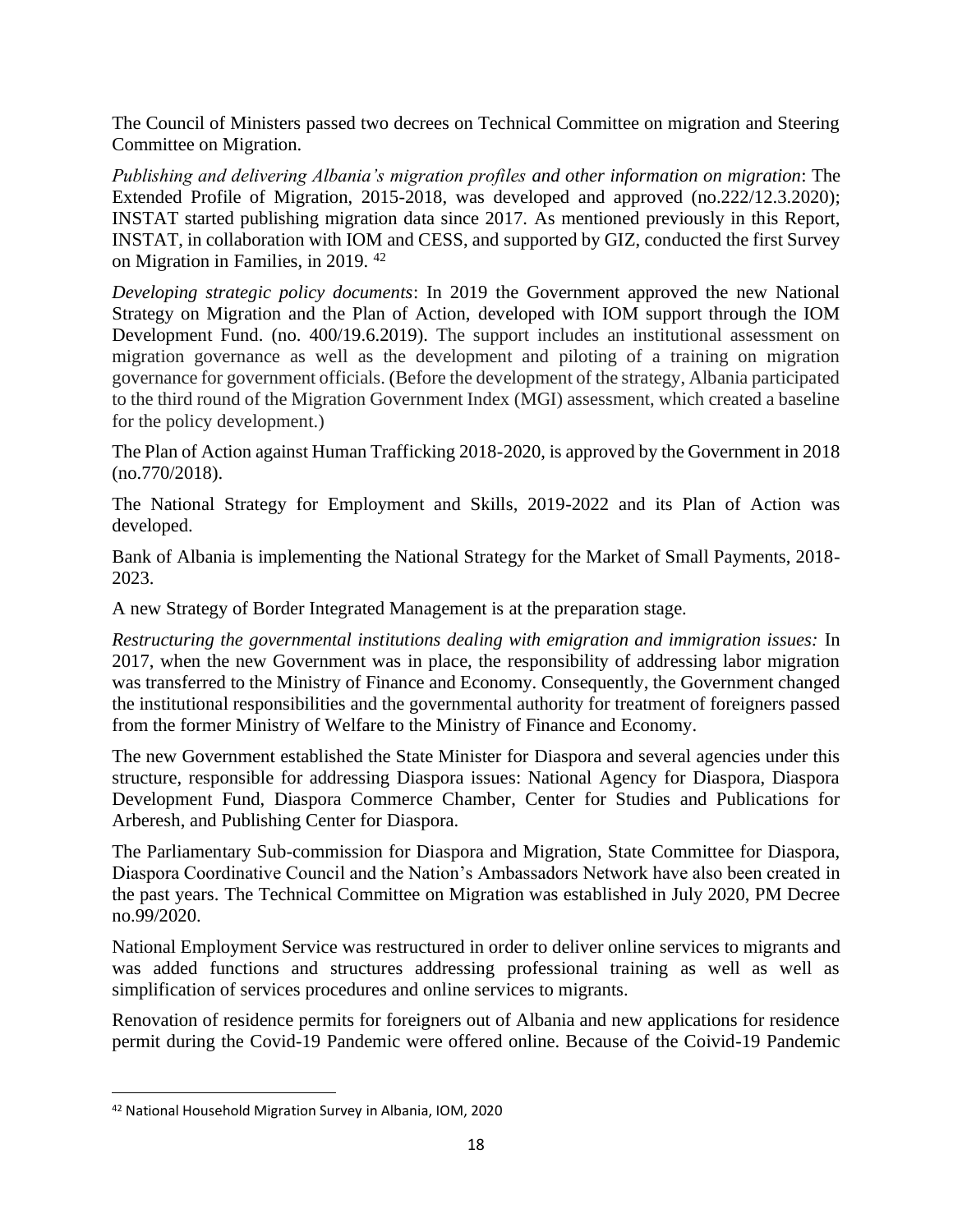even uncompleted applications were accepted, as the applicants had difficulties to ensure all the documentation.<sup>43</sup>

The State Inspectorate of Labor and Social Services reports to have established a Monitoring Unit for the achievement of GCM objectives.

*Signing bilateral agreements*: The Agreement on Border management with FRONTEX was signed in October 2018.

In order to ensure the portability of social security benefits of migrants, ten Government, based on the Article 48 of Stabilization and Association Agreement, has signed and is implementing bilateral agreements with the following destination countries: Bulgaria (4 cases followed in 2019, 1 in 2020), Turkey (28 cases followed in 2019, 9 in 2020), Belgium (96 cases followed in 2019, 18 in 2020), Luxemburg (15 cases followed in 2019, 6 in 2020), Northern Macedonia (13 cases followed in 2019, 8 in 2020), Hungary (3 cases followed in 2019), Czech Republic (104 cases followed in 2019), Germany (669 cases followed in 2019, 164 in 2020), Austria (161 cases followed in 2019, 24 in 2020), Romania. The agreement with Canada was ratified by the Parliament in 2016 and the Government is in process of signing the agreement with Switzerland.

*Signing agreements between country institutions*: Bank of Albania signed a MoU with the Ministry of Finance and Economy and the State Minister for Diaspora, for increasing the contribution of Diaspora to Albania's development.

The UN Network on Migration is being established in Albania. IOM presented the UNMN to the UNCT in March 2019 and is coordinating actions with the UNRC for activating the Network at national level.

*Exchange of information:* Albania exchanges information on non-personal data to prevent and reduce the risk of smuggling with countries of the region.

*Providing online information:* E-Albania offers online information on documentation and procedures on obtaining work permission from foreigners.

*Mobilizing additional financial resources*: The necessary financial resources had been allocated to support the functioning of new ministries and agencies established by Government. Starting from 2019 the Law on the State Budget allocated budgetary resources form the State Ministry for Diaspora and the Diaspora Agencies: National Agency for Diaspora, Diaspora Development Fund, Diaspora Commerce Chamber, Center for Studies and Publications for Arberesh, and Publishing Center for Diaspora.

*Awareness activities:* such as those organized by Bank of Albania and jointly by Ministry of Interior and IOM with financial support from Government of Netherlands, to increase the education of families receiving remittances in the country.

*Training activities:* such as those dedicated to development of human resources of government institutions and to increasing the access of citizens to financial and payments system and on impact of COVID-19 on remittances.

*Preparing monitoring reports:* Three *monitoring reports* on the implementation of the National Strategy of Migration, 2019-2022 and Plan of Action were issued.

<sup>43</sup> Information provided by the Ministry of Interior, September 2020.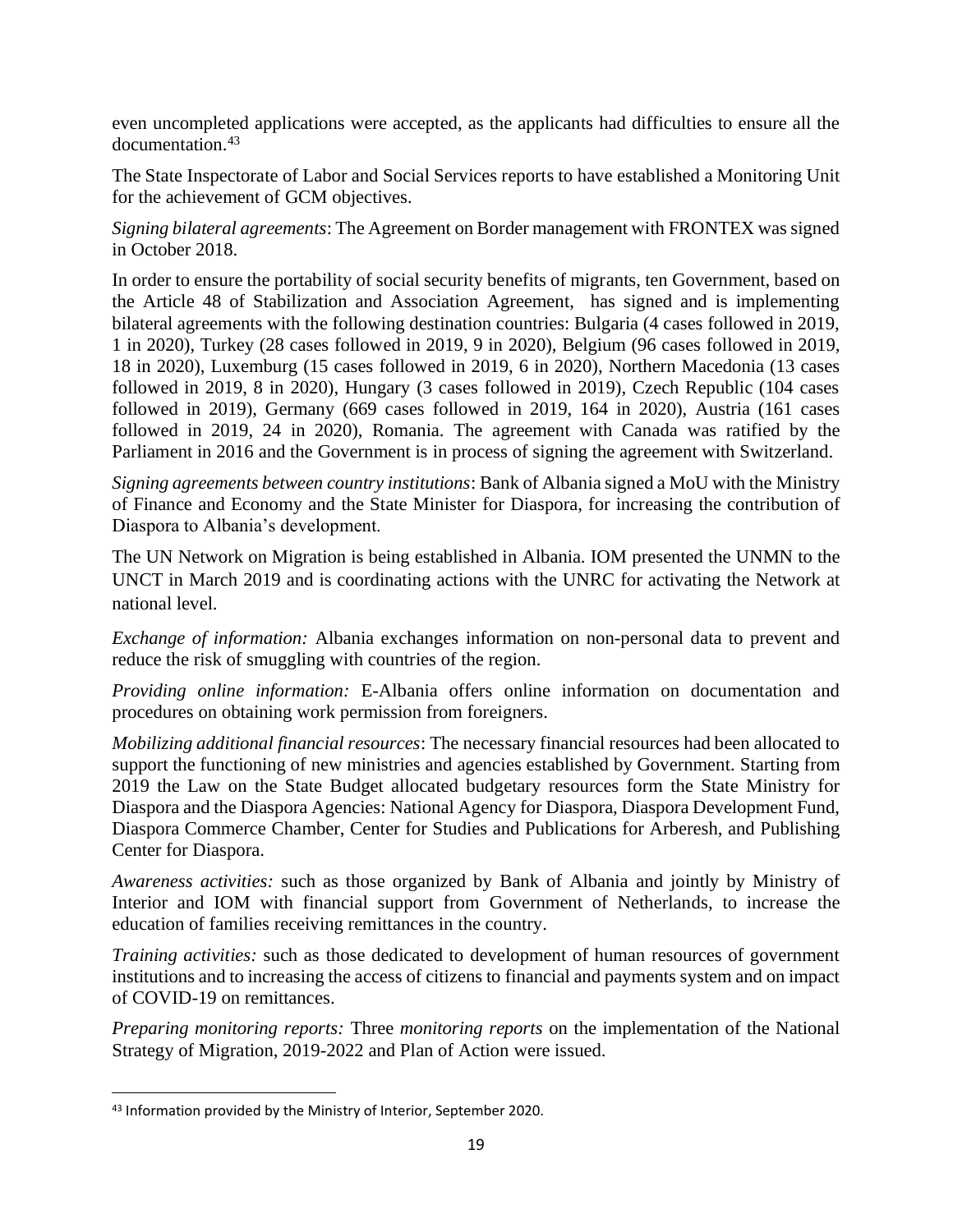# **V. Next steps**

The implementation of new polices and measures to better manage migration have encountered several challenges linked with the needs for better coordination, development of human resources, increasing of governmental institutions capacities, strengthening monitoring capacities, completing legal framework, affording the impact of Covid-19 pandemic, strengthening labor market institutions and regional collaboration on employment mobility etc.

Therefore, during the two first years of implementation, the Government needs (and has also planned) to better incorporate GCM objectives into the policies, programs and measures of MoI, MFE and State Minister for Diaspora, three ministries which address migration.

The GCM objectives need also to be better "translated" into detailed and well-defined responsibilities for each institution and agency under the above ministries. Several agencies suggest that this should be a responsibility of the Ministry of Interior and of the Technical Secretariat for the coordination of Migration Strategy and its Plan of Action.

In particular, Border and Migration Department needs to be more actively involved into the implementation of GCM.

Government must undertake steps to better inform Albanian citizens prior to their emigration, especially for the documentation, procedures and working conditions in projected destination countries.

The collaboration of Albania with destination countries is recommended to follow the successful model of collaboration with Germany, in labor force and skills development, information and awareness, promotion of regular emigration and discouraging asylum-seekers flows.

The Government needs to strengthen the collaboration with embassies and border and migration police services of the countries of origin for a faster verification of irregular immigrants in order to proceed with returning procedures.

The Government needs to resolve the return of third countries citizens in Greece. The next step should be signing the Protocol for the implementation of Albania-EU Readmission Agreement with Greece.

The Government needs also to conclude as soon as possible the readmission negotiations with several origin countries of irregular immigrants entering Albania, in particular with countries such as Bangladesh, Sri Lanka, Ghana, Cameroon, Pakistan, Syria, Egypt, and Yemen.<sup>44</sup>

The Government should increase the limited capacities and infrastructure for unaccompanied minors in border crossing points, the skills and qualifications of human resources, the financial resources for assisting the return in the country of origin as well as translation services.

In addition to providing more information, it is necessary to develop and implement targeted measures to promote access of migrants in the labor market in Albania.

<sup>44</sup> Information provided by the Ministry for Europe and Foreign Affairs, September 2020.